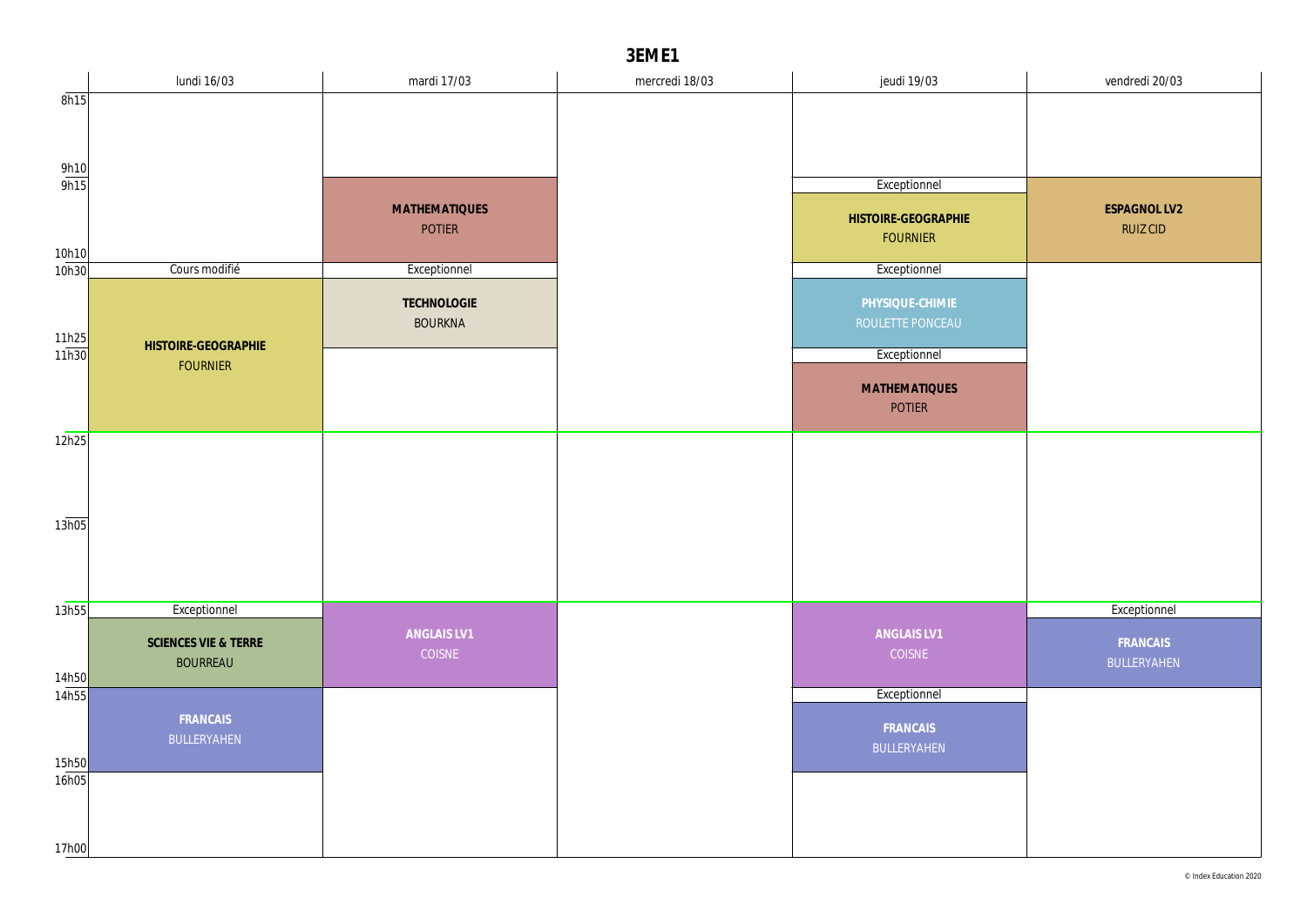|                | lundi 16/03          | mardi 17/03          | mercredi 18/03 | jeudi 19/03          | vendredi 20/03  |
|----------------|----------------------|----------------------|----------------|----------------------|-----------------|
| 8h15           |                      |                      |                |                      |                 |
|                |                      |                      |                |                      |                 |
|                |                      |                      |                |                      |                 |
| 9h10<br>9h15   |                      |                      |                |                      |                 |
|                | HISTOIRE-GEOGRAPHIE  |                      |                | ANGLAIS LV1          |                 |
|                | <b>FOURNIER</b>      |                      |                | COISNE               |                 |
| 10h10          |                      |                      |                |                      |                 |
| 10h30          | Exceptionnel         |                      |                | Cours modifié        |                 |
|                | TECHNOLOGIE          | ANGLAIS LV1          |                |                      | FRANCAIS        |
|                | <b>BOURKNA</b>       | COISNE               |                |                      | BULLERYAHEN     |
| 11h25<br>11h30 | Exceptionnel         | Exceptionnel         |                | HISTOIRE-GEOGRAPHIE  |                 |
|                |                      |                      |                | <b>FOURNIER</b>      | ESPAGNOL LV2    |
|                | SCIENCES VIE & TERRE | PHYSIQUE-CHIMIE      |                |                      | <b>RUIZ CID</b> |
|                | <b>BOURREAU</b>      | ROULETTE PONCEAU     |                |                      |                 |
| 12h25          |                      |                      |                |                      |                 |
|                |                      |                      |                |                      |                 |
|                |                      |                      |                |                      |                 |
| 13h05          |                      |                      |                |                      |                 |
|                |                      |                      |                |                      |                 |
|                |                      |                      |                |                      |                 |
|                |                      |                      |                |                      |                 |
| 13h55          | Exceptionnel         |                      |                |                      |                 |
|                | FRANCAIS             | FRANCAIS             |                |                      |                 |
|                | BULLERYAHEN          | BULLERYAHEN          |                |                      |                 |
| 14h50<br>14h55 |                      |                      |                | Exceptionnel         |                 |
|                |                      | <b>MATHEMATIQUES</b> |                |                      |                 |
|                |                      | <b>MERCIER</b>       |                | <b>MATHEMATIQUES</b> |                 |
| 15h50          |                      |                      |                | <b>MERCIER</b>       |                 |
| 16h05          |                      |                      |                |                      |                 |
|                |                      |                      |                |                      |                 |
|                |                      |                      |                |                      |                 |
| 17h00          |                      |                      |                |                      |                 |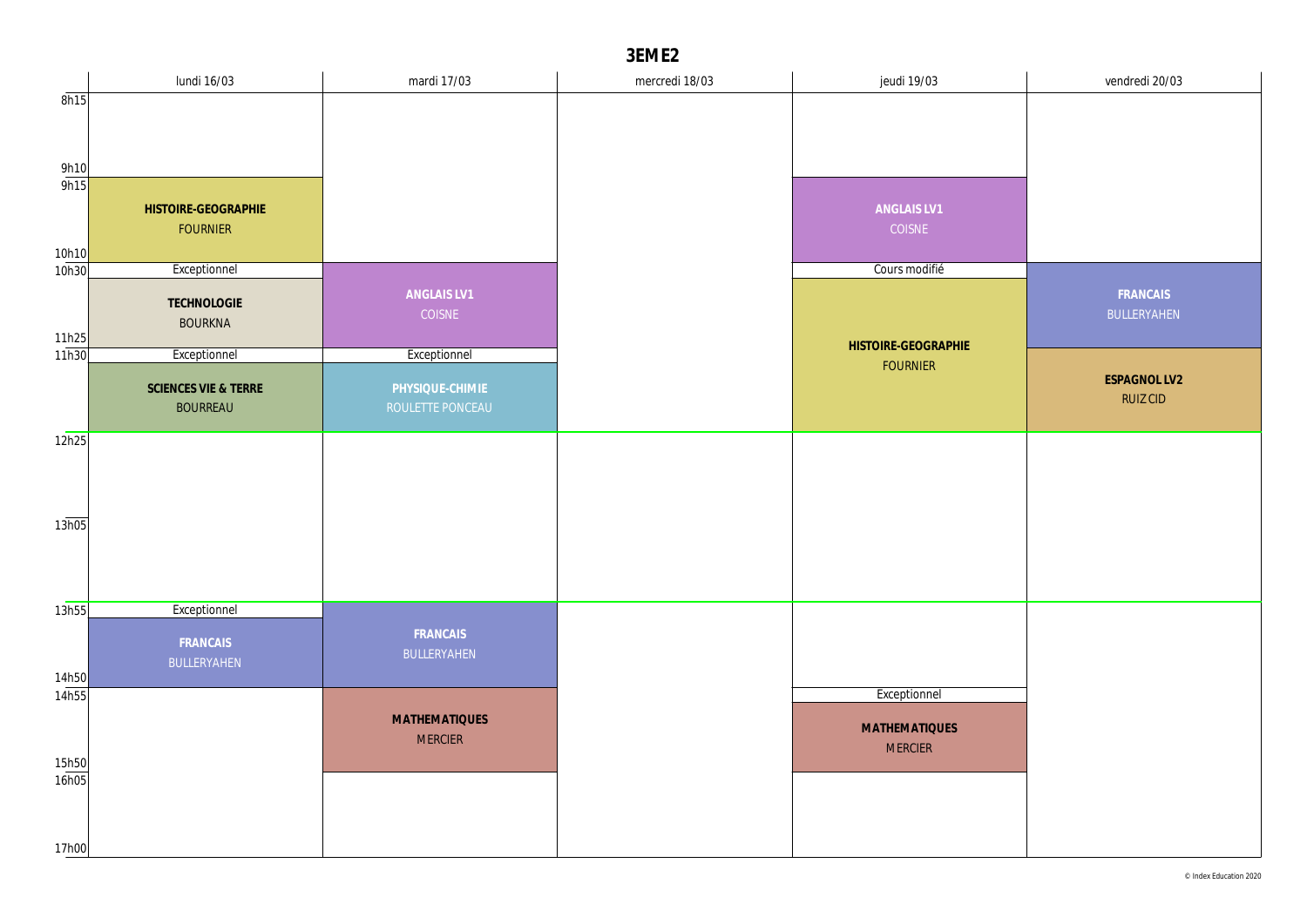|                | lundi 16/03                 | mardi 17/03         | mercredi 18/03 | jeudi 19/03                       | vendredi 20/03 |
|----------------|-----------------------------|---------------------|----------------|-----------------------------------|----------------|
| 8h15           |                             |                     |                |                                   |                |
|                |                             |                     |                |                                   |                |
|                |                             |                     |                |                                   |                |
| 9h10<br>9h15   |                             | Exceptionnel        |                | Exceptionnel                      |                |
|                | FRANCAIS                    |                     |                |                                   |                |
|                | FLEURY                      | TECHNOLOGIE         |                | FRANCAIS                          |                |
| 10h10          |                             | <b>BOURKNA</b>      |                | FLEURY                            |                |
| 10h30          |                             | Cours modifié       |                |                                   |                |
|                | ESPAGNOL LV2                |                     |                | ANGLAIS LV1                       |                |
|                | RODRIGUEZ-CORDOVA           |                     |                | DURAND-TEPER                      |                |
| 11h25<br>11h30 |                             | HISTOIRE-GEOGRAPHIE |                |                                   |                |
|                |                             | NICQUEVERT          |                |                                   |                |
|                | ANGLAIS LV1<br>DURAND-TEPER |                     |                | HISTOIRE-GEOGRAPHIE<br>NICQUEVERT |                |
|                |                             |                     |                |                                   |                |
| 12h25          |                             |                     |                |                                   |                |
|                |                             |                     |                |                                   |                |
|                |                             |                     |                |                                   |                |
|                |                             |                     |                |                                   |                |
| 13h05          |                             |                     |                |                                   |                |
|                |                             |                     |                |                                   |                |
|                |                             |                     |                |                                   |                |
| 13h55          |                             | Exceptionnel        |                |                                   |                |
|                | <b>MATHEMATIQUES</b>        | PHYSIQUE-CHIMIE     |                | <b>MATHEMATIQUES</b>              |                |
|                | <b>MERCIER</b>              | TALLET-PINET        |                | <b>MERCIER</b>                    |                |
| 14h50          |                             |                     |                |                                   |                |
| 14h55          | Exceptionnel                |                     |                |                                   |                |
|                | SCIENCES VIE & TERRE        |                     |                |                                   |                |
|                | <b>BOURREAU</b>             |                     |                |                                   |                |
| 15h50<br>16h05 |                             |                     |                |                                   |                |
|                |                             |                     |                |                                   |                |
|                |                             |                     |                |                                   |                |
| 17h00          |                             |                     |                |                                   |                |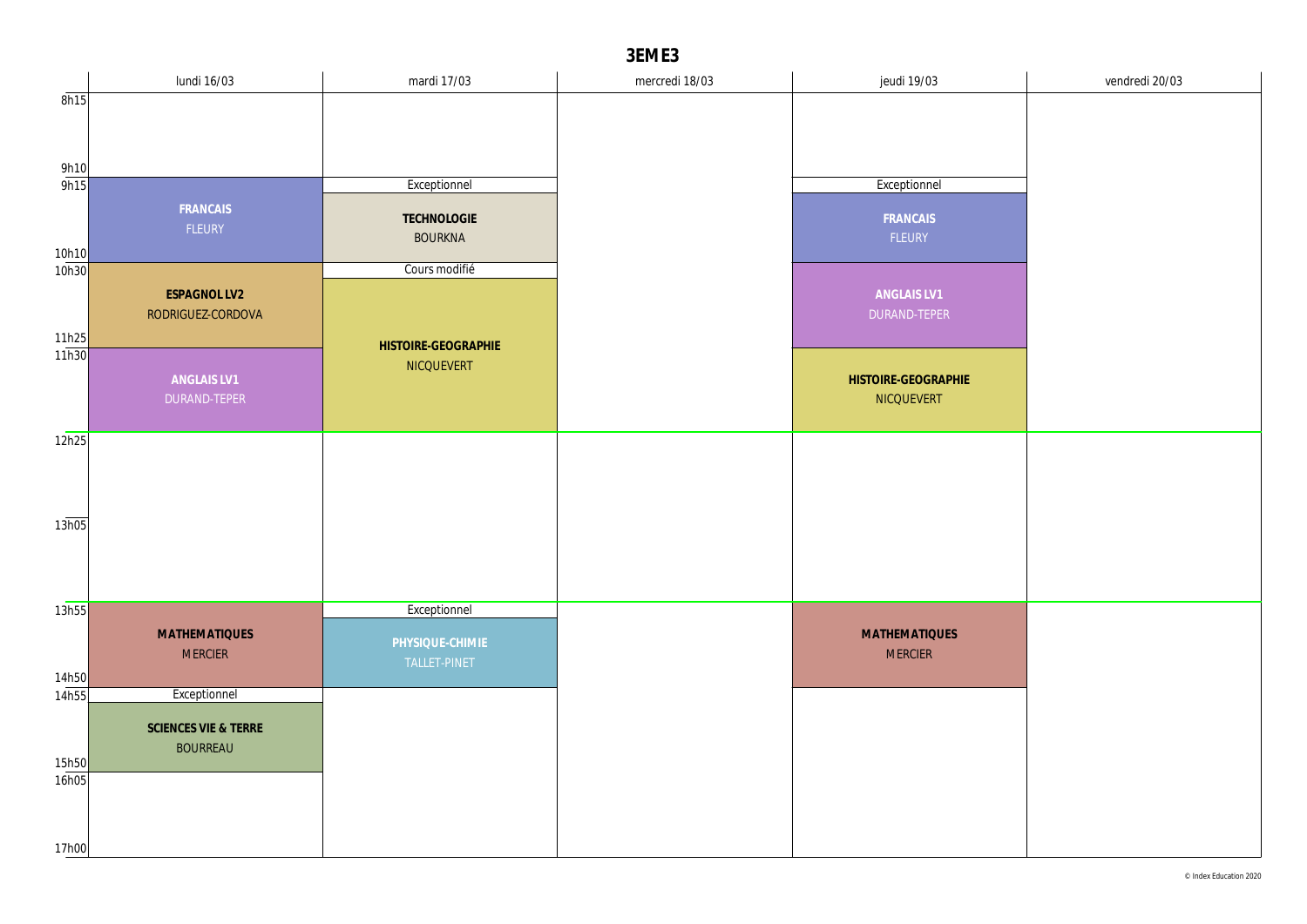|                | lundi 16/03                           | mardi 17/03                              | mercredi 18/03 | jeudi 19/03                              | vendredi 20/03                           |
|----------------|---------------------------------------|------------------------------------------|----------------|------------------------------------------|------------------------------------------|
| 8h15           |                                       |                                          |                |                                          |                                          |
|                |                                       |                                          |                |                                          |                                          |
| 9h10           |                                       |                                          |                |                                          |                                          |
| 9h15           |                                       |                                          |                |                                          | Exceptionnel                             |
| 10h10          |                                       | HISTOIRE-GEOGRAPHIE<br>NICQUEVERT        |                | <b>MATHEMATIQUES</b><br><b>GUILLEMET</b> | <b>MATHEMATIQUES</b><br><b>GUILLEMET</b> |
| 10h30          | Cours modifié                         | Exceptionnel                             |                | Exceptionnel                             |                                          |
| 11h25<br>11h30 | HISTOIRE-GEOGRAPHIE                   | PHYSIQUE-CHIMIE<br>TALLET-PINET          |                | TECHNOLOGIE<br><b>BOURKNA</b>            | ESPAGNOL LV2<br><b>RUIZ CID</b>          |
|                | NICQUEVERT<br>ANGLAIS LV1<br>FOURGON  |                                          |                |                                          |                                          |
| 12h25          |                                       |                                          |                |                                          |                                          |
|                |                                       |                                          |                |                                          |                                          |
| 13h05          |                                       |                                          |                |                                          |                                          |
|                |                                       |                                          |                |                                          |                                          |
| 13h55          |                                       | Exceptionnel                             |                |                                          |                                          |
| 14h50          | FRANCAIS<br>EVEZARD                   | <b>MATHEMATIQUES</b><br><b>GUILLEMET</b> |                | FRANCAIS<br>EVEZARD                      |                                          |
| 14h55          | Exceptionnel                          |                                          |                |                                          |                                          |
| 15h50          | SCIENCES VIE & TERRE<br>LAPORTE CAPOU |                                          |                | HISTOIRE-GEOGRAPHIE<br>NICQUEVERT        |                                          |
| 16h05          |                                       |                                          |                |                                          |                                          |
| 17h00          |                                       |                                          |                |                                          |                                          |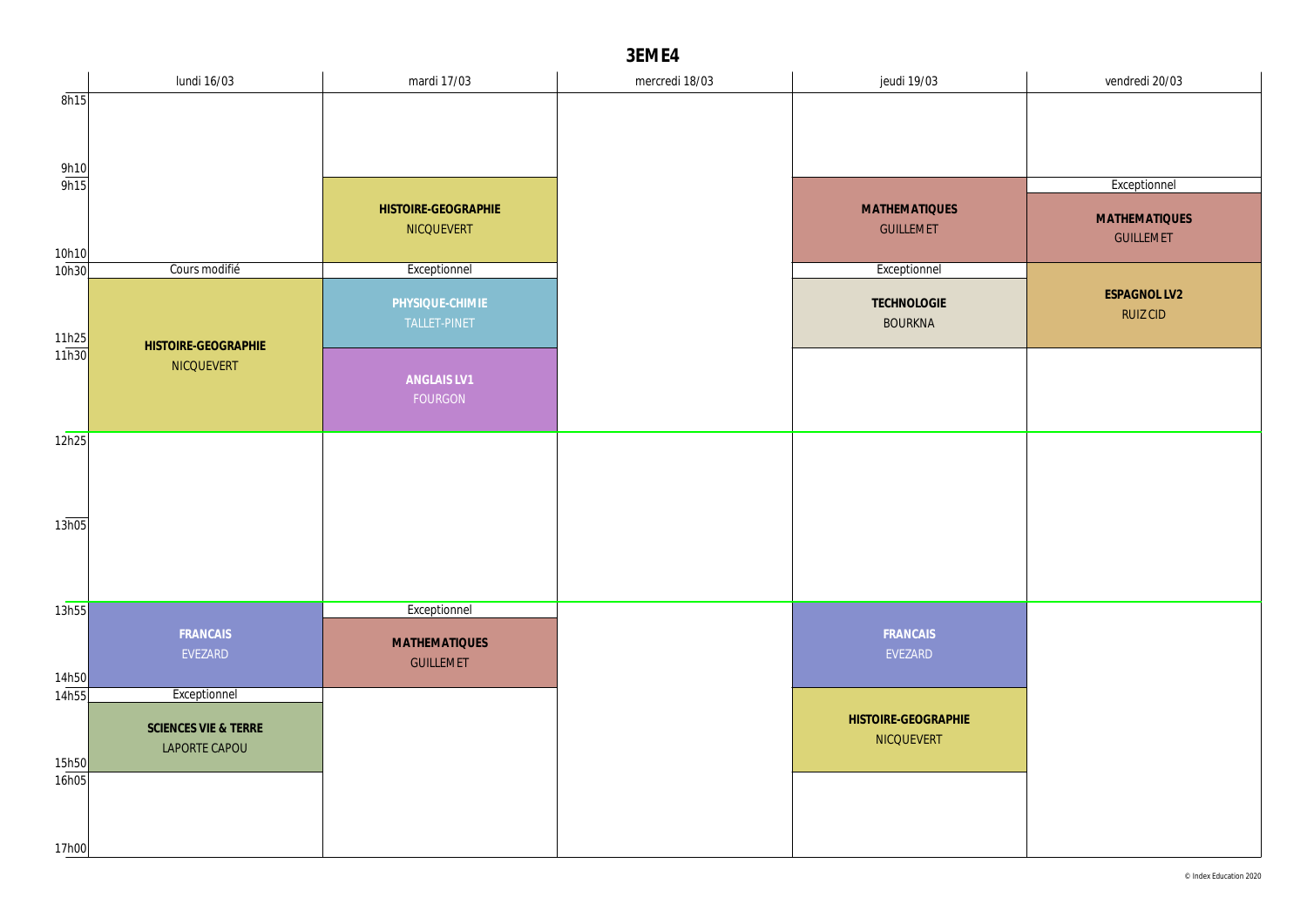|                       | lundi 16/03    | mardi 17/03          | mercredi 18/03 | jeudi 19/03                            | vendredi 20/03       |
|-----------------------|----------------|----------------------|----------------|----------------------------------------|----------------------|
| 8h15                  |                |                      |                |                                        |                      |
|                       |                |                      |                |                                        |                      |
|                       |                |                      |                |                                        |                      |
| 9h10                  |                |                      |                |                                        |                      |
| 9h15                  | Exceptionnel   |                      |                |                                        | Exceptionnel         |
|                       | TECHNOLOGIE    |                      |                | ANGLAIS LV1                            | FRANCAIS             |
|                       | <b>BOURKNA</b> |                      |                | DURAND-TEPER                           | FLEURY               |
| 10h10<br>10h30        | Exceptionnel   | Cours modifié        |                |                                        |                      |
|                       |                |                      |                |                                        |                      |
|                       | ANGLAIS LV1    |                      |                |                                        |                      |
|                       | DURAND-TEPER   |                      |                |                                        |                      |
| $\frac{11h25}{11h30}$ |                | HISTOIRE-GEOGRAPHIE  |                | Exceptionnel                           | Exceptionnel         |
|                       | FRANCAIS       | <b>FOURNIER</b>      |                |                                        |                      |
|                       | FLEURY         |                      |                | PHYSIQUE-CHIMIE                        | <b>MATHEMATIQUES</b> |
|                       |                |                      |                | ROULETTE PONCEAU                       | POTIER               |
| 12h25                 |                |                      |                |                                        |                      |
|                       |                |                      |                |                                        |                      |
|                       |                |                      |                |                                        |                      |
|                       |                |                      |                |                                        |                      |
| 13h05                 |                |                      |                |                                        |                      |
|                       |                |                      |                |                                        |                      |
|                       |                |                      |                |                                        |                      |
|                       |                |                      |                |                                        |                      |
| 13h55                 |                | Exceptionnel         |                | Exceptionnel                           |                      |
|                       |                | <b>MATHEMATIQUES</b> |                | SCIENCES VIE & TERRE                   |                      |
|                       |                | <b>POTIER</b>        |                | LAPORTE CAPOU                          |                      |
| 14h50<br>14h55        |                |                      |                |                                        |                      |
|                       |                |                      |                |                                        |                      |
|                       |                |                      |                | HISTOIRE-GEOGRAPHIE<br><b>FOURNIER</b> |                      |
| 15h50                 |                |                      |                |                                        |                      |
| 16h05                 |                |                      |                |                                        |                      |
|                       |                |                      |                |                                        |                      |
|                       |                |                      |                |                                        |                      |
| 17h00                 |                |                      |                |                                        |                      |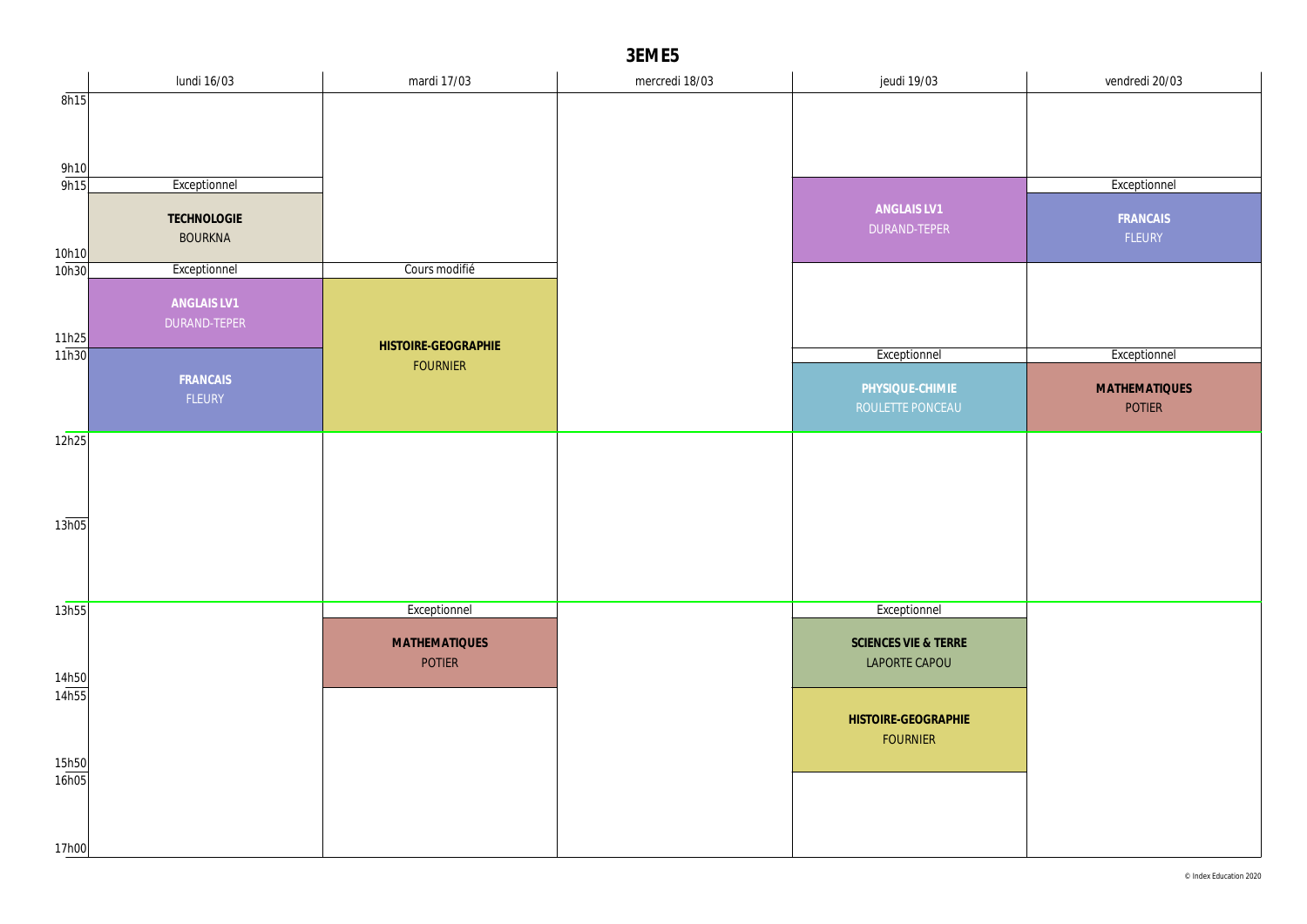|                     | lundi 16/03                              | mardi 17/03          | mercredi 18/03     | jeudi 19/03                       | vendredi 20/03 |
|---------------------|------------------------------------------|----------------------|--------------------|-----------------------------------|----------------|
| 8h15                |                                          |                      |                    |                                   |                |
|                     |                                          |                      |                    |                                   |                |
| $\frac{9h10}{9h15}$ |                                          |                      |                    |                                   |                |
|                     |                                          |                      |                    | Exceptionnel                      |                |
|                     |                                          | FRANCAIS<br>EVEZARD  |                    | PHYSIQUE-CHIMIE                   |                |
| 10h10               |                                          |                      |                    | ROULETTE PONCEAU                  |                |
| 10h30               |                                          | Exceptionnel         |                    |                                   |                |
|                     | <b>MATHEMATIQUES</b><br><b>GUILLEMET</b> | <b>MATHEMATIQUES</b> |                    | HISTOIRE-GEOGRAPHIE<br>NICQUEVERT |                |
|                     |                                          | <b>GUILLEMET</b>     |                    |                                   |                |
| 11h25<br>11h30      |                                          | Exceptionnel         | Exceptionnel       |                                   |                |
|                     | ESPAGNOL LV2<br>RODRIGUEZ-CORDOVA        | TECHNOLOGIE          | ANGLAIS LV SECTION | FRANCAIS<br>EVEZARD               |                |
|                     |                                          | RAMDANE              | <b>GIERSCH</b>     |                                   |                |
| 12h25               |                                          |                      |                    |                                   |                |
|                     |                                          |                      |                    |                                   |                |
|                     |                                          |                      |                    |                                   |                |
| 13h05               |                                          |                      |                    |                                   |                |
|                     |                                          |                      |                    |                                   |                |
|                     |                                          |                      |                    |                                   |                |
| 13h55               |                                          | Exceptionnel         |                    |                                   |                |
|                     | HISTOIRE-GEOGRAPHIE<br>NICQUEVERT        | SCIENCES VIE & TERRE |                    | ANGLAIS LV1<br><b>GIERSCH</b>     |                |
| 14h50               |                                          | <b>BOURREAU</b>      |                    |                                   |                |
| 14h55               |                                          |                      |                    |                                   |                |
|                     |                                          |                      |                    |                                   |                |
| 15h50               |                                          |                      |                    |                                   |                |
| 16h05               |                                          |                      |                    |                                   |                |
|                     |                                          |                      |                    |                                   |                |
| 17h00               |                                          |                      |                    |                                   |                |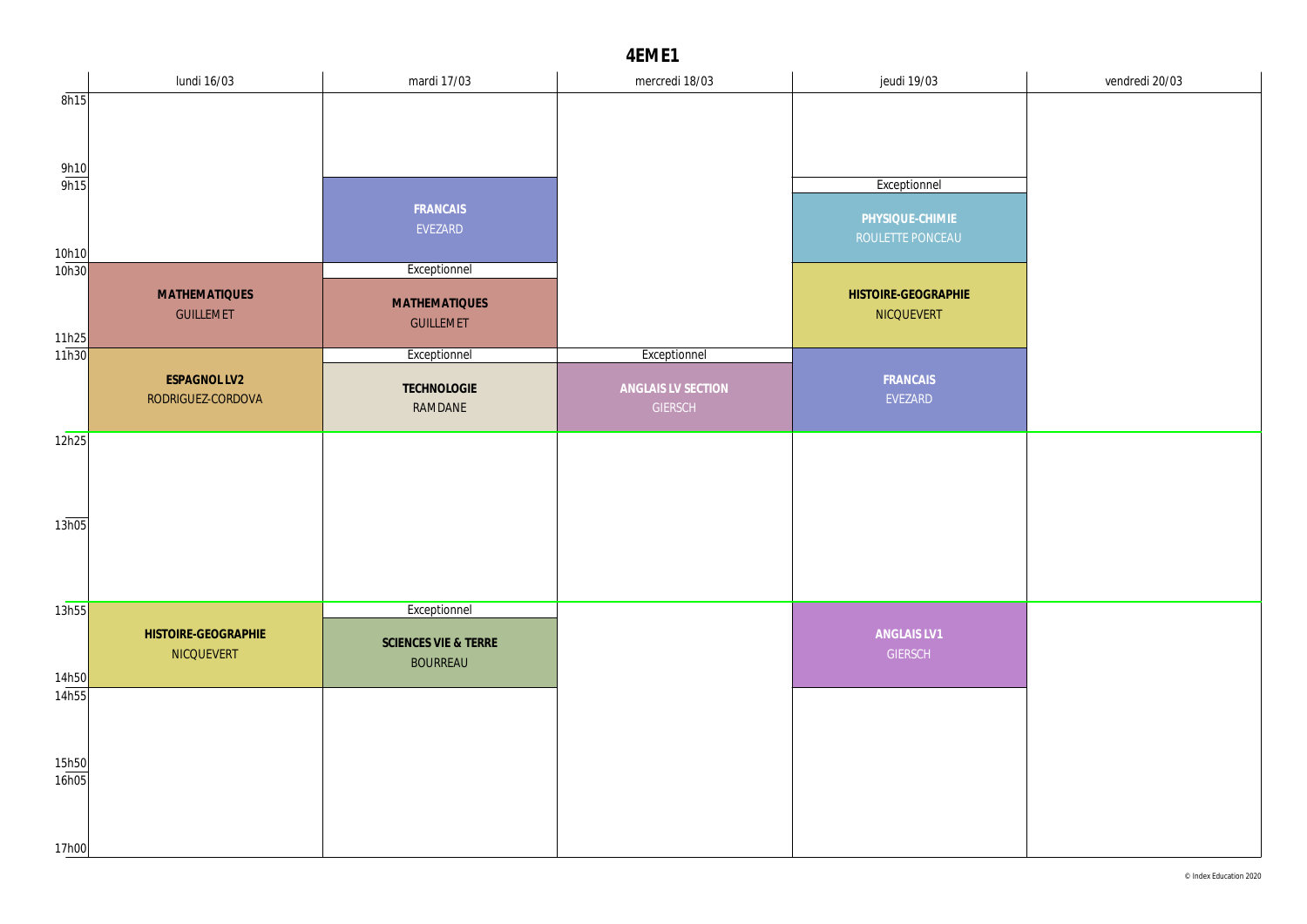|                              | lundi 16/03                      | mardi 17/03                          | mercredi 18/03                       | jeudi 19/03                           | vendredi 20/03                       |
|------------------------------|----------------------------------|--------------------------------------|--------------------------------------|---------------------------------------|--------------------------------------|
| 8h15                         |                                  |                                      |                                      |                                       |                                      |
|                              |                                  |                                      |                                      |                                       |                                      |
| $\frac{9h10}{9h15}$          |                                  |                                      |                                      |                                       |                                      |
|                              |                                  |                                      |                                      |                                       | HISTOIRE-GEOGRAPHIE<br>DE BARROS     |
| 10h10<br>10h30               | Exceptionnel                     | Exceptionnel                         |                                      |                                       |                                      |
|                              | FRANCAIS<br><b>DUMAS</b>         | PHYSIQUE-CHIMIE<br>ROULETTE PONCEAU  |                                      | <b>MATHEMATIQUES</b><br><b>BEGUE</b>  | FRANCAIS<br><b>DUMAS</b>             |
| 11 <mark>h25</mark><br>11h30 |                                  |                                      | Exceptionnel                         | Exceptionnel                          |                                      |
|                              | HISTOIRE-GEOGRAPHIE<br>DE BARROS |                                      | ANGLAIS LV SECTION<br><b>GIERSCH</b> | TECHNOLOGIE<br>RAMDANE                |                                      |
| 12h25                        |                                  |                                      |                                      |                                       |                                      |
|                              |                                  |                                      |                                      |                                       |                                      |
| 13h05                        |                                  |                                      |                                      |                                       |                                      |
|                              |                                  |                                      |                                      |                                       |                                      |
| 13h55                        |                                  |                                      |                                      |                                       | Exceptionnel                         |
| 14h50                        | ANGLAIS LV1<br><b>GIERSCH</b>    | <b>MATHEMATIQUES</b><br><b>BEGUE</b> |                                      | ESPAGNOL LV2<br>RODRIGUEZ-CORDOVA     | <b>MATHEMATIQUES</b><br><b>BEGUE</b> |
| 14h55                        |                                  |                                      |                                      | Exceptionnel                          |                                      |
| 15h50                        |                                  |                                      |                                      | SCIENCES VIE & TERRE<br>LAPORTE CAPOU |                                      |
| 16h05                        |                                  |                                      |                                      |                                       |                                      |
| 17h00                        |                                  |                                      |                                      |                                       |                                      |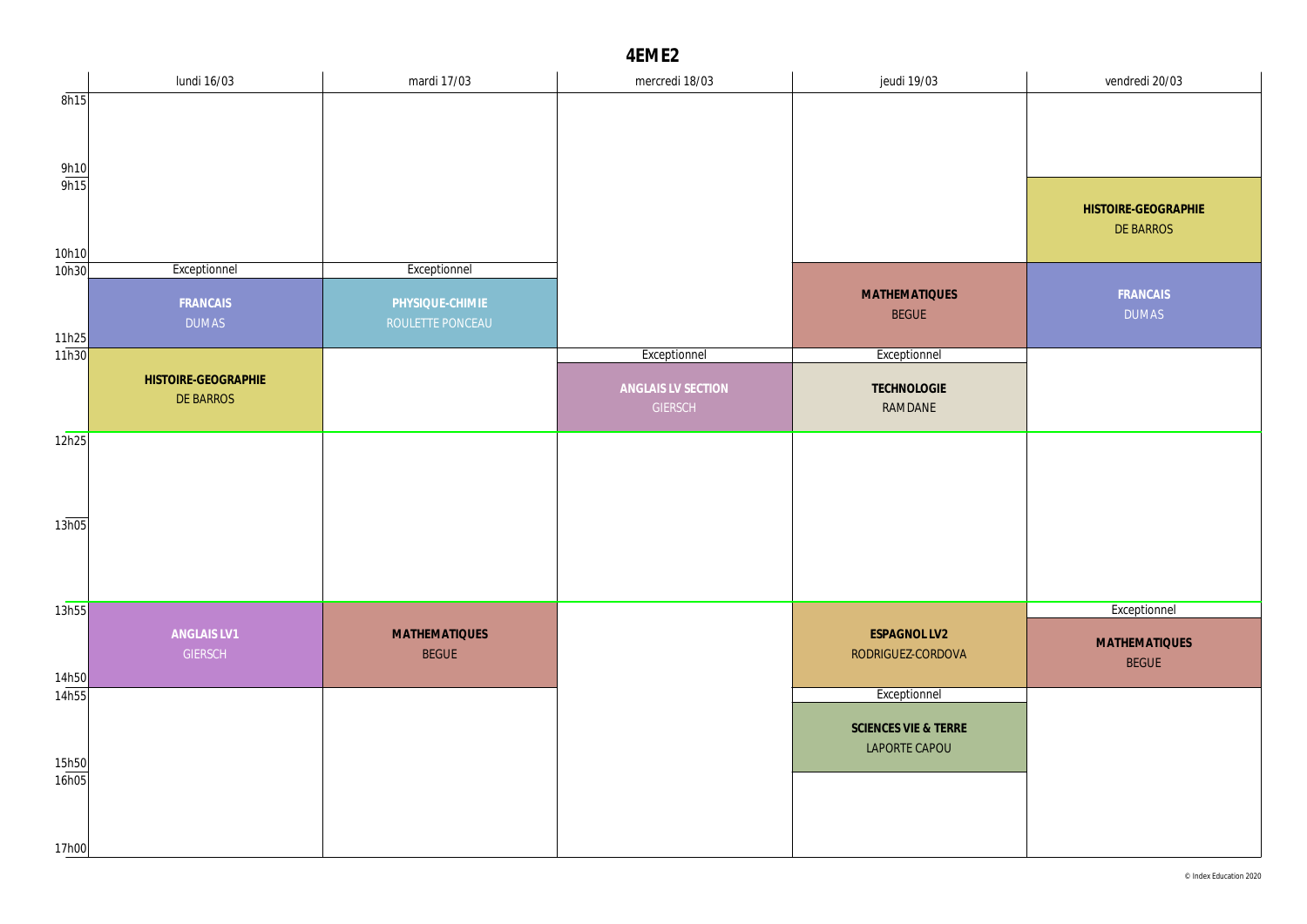|                       | lundi 16/03 | mardi 17/03          | mercredi 18/03 | jeudi 19/03          | vendredi 20/03      |
|-----------------------|-------------|----------------------|----------------|----------------------|---------------------|
| 8h15                  |             |                      |                |                      |                     |
|                       |             |                      |                |                      |                     |
|                       |             |                      |                |                      |                     |
| $\frac{9h10}{9h15}$   |             | Exceptionnel         |                | Exceptionnel         |                     |
|                       |             | PHYSIQUE-CHIMIE      |                | TECHNOLOGIE          | ANGLAIS LV1         |
|                       |             | ROULETTE PONCEAU     |                | RAMDANE              | LE MERCIER          |
| 10h10<br>10h30        |             | Exceptionnel         |                | Exceptionnel         |                     |
|                       |             | FRANCAIS             |                | <b>MATHEMATIQUES</b> | FRANCAIS            |
|                       |             | FLEURY               |                | <b>GUILLEMET</b>     | FLEURY              |
| $\frac{11h25}{11h30}$ |             |                      |                |                      |                     |
|                       |             | Exceptionnel         |                | Exceptionnel         | HISTOIRE-GEOGRAPHIE |
|                       |             | <b>MATHEMATIQUES</b> |                | EDUCATION MUSICALE   | SALMON              |
|                       |             | <b>GUILLEMET</b>     |                | WALCZAK              |                     |
| 12h25                 |             |                      |                |                      |                     |
|                       |             |                      |                |                      |                     |
|                       |             |                      |                |                      |                     |
| 13h05                 |             |                      |                |                      |                     |
|                       |             |                      |                |                      |                     |
|                       |             |                      |                |                      |                     |
| 13h55                 |             | Exceptionnel         |                |                      |                     |
|                       |             | SCIENCES VIE & TERRE |                |                      |                     |
|                       |             | CALDERO              |                |                      |                     |
| 14h50<br>14h55        |             |                      |                |                      |                     |
|                       |             | HISTOIRE-GEOGRAPHIE  |                |                      | ESPAGNOL LV2        |
|                       |             | SALMON               |                |                      | AMARAL              |
| 15h50                 |             |                      |                |                      |                     |
| 16h05                 |             |                      |                |                      |                     |
|                       |             |                      |                |                      |                     |
| 17h00                 |             |                      |                |                      |                     |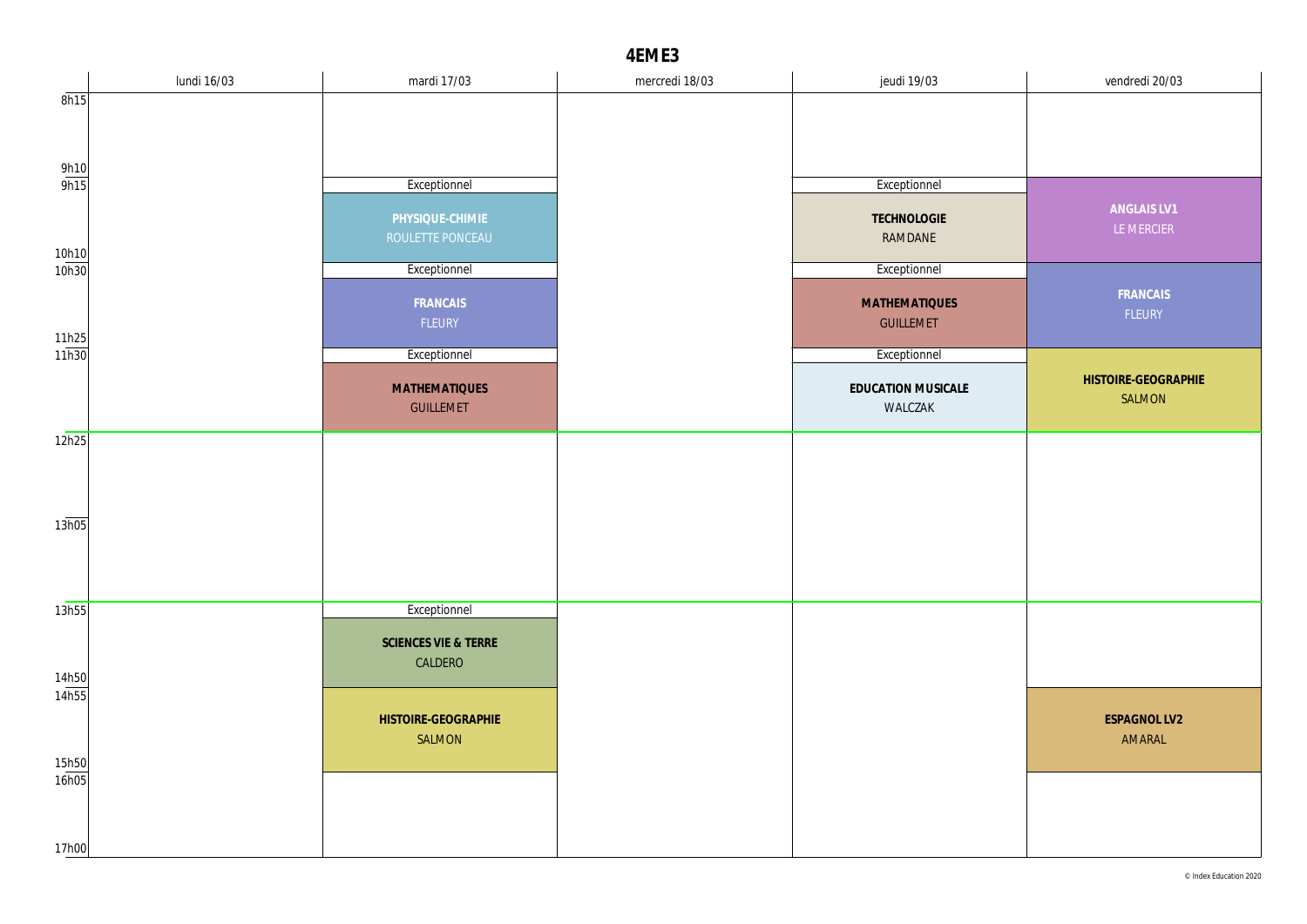|                     | lundi 16/03 | mardi 17/03                            | mercredi 18/03 | jeudi 19/03                             | vendredi 20/03                        |
|---------------------|-------------|----------------------------------------|----------------|-----------------------------------------|---------------------------------------|
| 8h15                |             |                                        |                |                                         |                                       |
|                     |             |                                        |                |                                         |                                       |
| $\frac{9h10}{9h15}$ |             | Exceptionnel                           |                | Exceptionnel                            | Exceptionnel                          |
|                     |             | TECHNOLOGIE<br>RAMDANE                 |                | EDUCATION MUSICALE<br>WALCZAK           | <b>MATHEMATIQUES</b><br><b>BORNET</b> |
| 10h10<br>10h30      |             |                                        |                | Exceptionnel                            | Exceptionnel                          |
|                     |             | ANGLAIS LV1<br>LE MERCIER              |                | SCIENCES VIE & TERRE<br><b>BOURREAU</b> | PHYSIQUE-CHIMIE<br>ROULETTE PONCEAU   |
| 11h25<br>11h30      |             | FRANCAIS<br>FLEURY                     |                |                                         | FRANCAIS<br>FLEURY                    |
| 12h25               |             |                                        |                |                                         |                                       |
|                     |             |                                        |                |                                         |                                       |
| 13h05               |             |                                        |                |                                         |                                       |
| 13h55               |             |                                        |                |                                         |                                       |
| 14h50               |             | HISTOIRE-GEOGRAPHIE<br><b>FOURNIER</b> |                |                                         | ESPAGNOL LV2<br>AMARAL                |
| 14h55               |             | <b>MATHEMATIQUES</b><br><b>BORNET</b>  |                |                                         |                                       |
| 15h50<br>16h05      |             |                                        |                |                                         |                                       |
| 17h00               |             |                                        |                |                                         |                                       |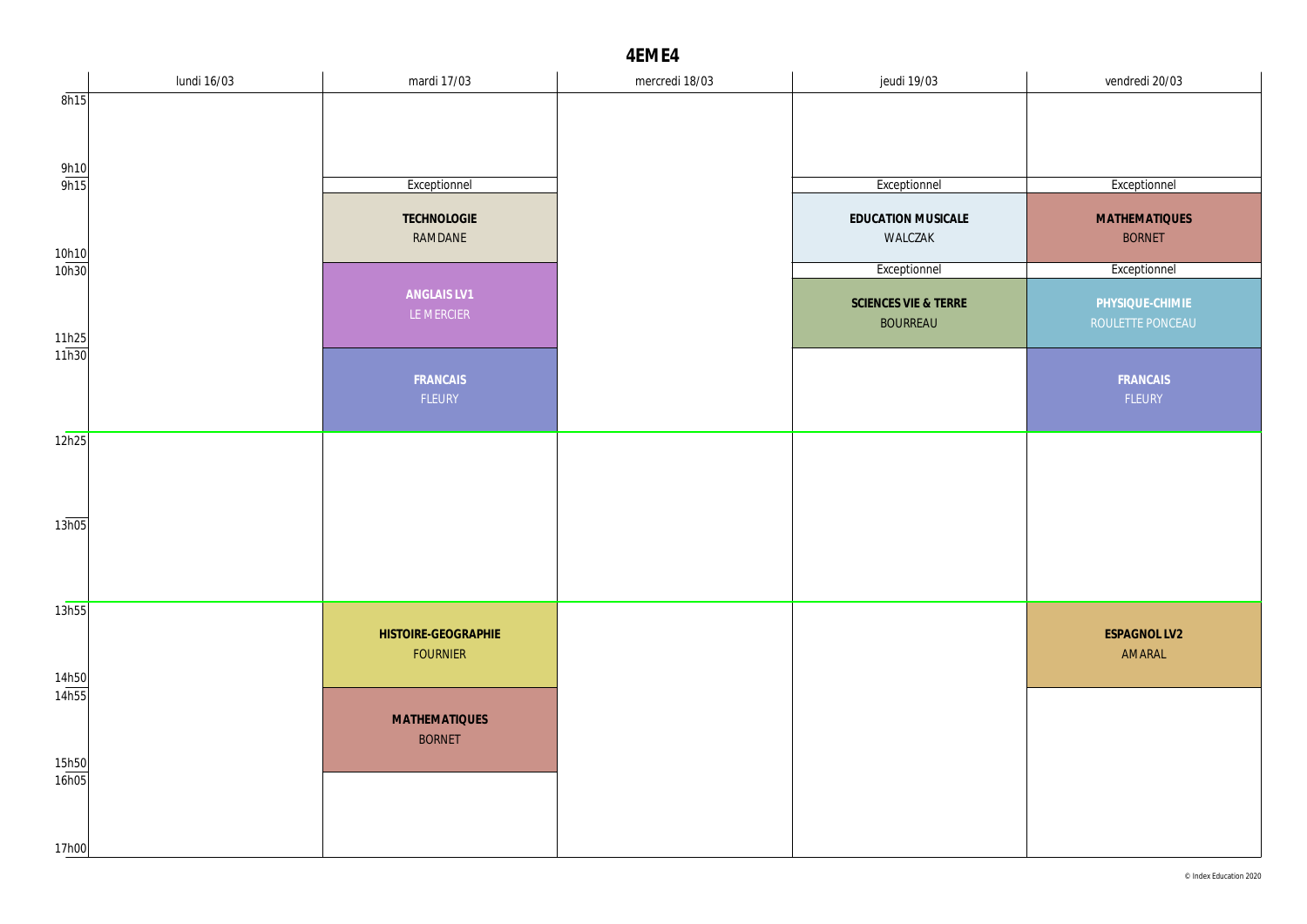|                     | lundi 16/03          | mardi 17/03                           | mercredi 18/03 | jeudi 19/03                   | vendredi 20/03       |
|---------------------|----------------------|---------------------------------------|----------------|-------------------------------|----------------------|
| 8h15                |                      |                                       |                |                               |                      |
|                     |                      |                                       |                |                               |                      |
|                     |                      |                                       |                |                               |                      |
| $\frac{9h10}{9h15}$ |                      |                                       |                |                               |                      |
|                     |                      | ANGLAIS LV1                           |                |                               |                      |
|                     |                      | LE MERCIER                            |                |                               |                      |
| 10h10<br>10h30      |                      | Exceptionnel                          |                | Exceptionnel                  |                      |
|                     | HISTOIRE-GEOGRAPHIE  |                                       |                |                               | <b>MATHEMATIQUES</b> |
|                     | DE BARROS            | <b>MATHEMATIQUES</b><br><b>POTIER</b> |                | EDUCATION MUSICALE<br>WALCZAK | <b>POTIER</b>        |
| 11h25               |                      |                                       |                |                               |                      |
| 11h30               | Exceptionnel         |                                       |                |                               |                      |
|                     | TECHNOLOGIE          | FRANCAIS<br>GAYAS                     |                |                               | FRANCAIS<br>GAYAS    |
|                     | RAMDANE              |                                       |                |                               |                      |
| 12h25               |                      |                                       |                |                               |                      |
|                     |                      |                                       |                |                               |                      |
|                     |                      |                                       |                |                               |                      |
| 13h05               |                      |                                       |                |                               |                      |
|                     |                      |                                       |                |                               |                      |
|                     |                      |                                       |                |                               |                      |
|                     |                      |                                       |                |                               | Cours modifié        |
| 13h55               | Exceptionnel         | HISTOIRE-GEOGRAPHIE                   |                | Exceptionnel                  |                      |
|                     | SCIENCES VIE & TERRE | <b>DE BARROS</b>                      |                | PHYSIQUE-CHIMIE               | <b>ESPAGNOL LV2</b>  |
| 14h50               | LAPORTE CAPOU        |                                       |                | TALLET-PINET                  | <b>RUIZ CID</b>      |
| 14h55               |                      |                                       |                |                               |                      |
|                     |                      |                                       |                | FRANCAIS                      |                      |
| 15h50               |                      |                                       |                | GAYAS                         |                      |
| 16h05               |                      |                                       |                |                               |                      |
|                     |                      |                                       |                |                               |                      |
|                     |                      |                                       |                |                               |                      |
| 17h00               |                      |                                       |                |                               |                      |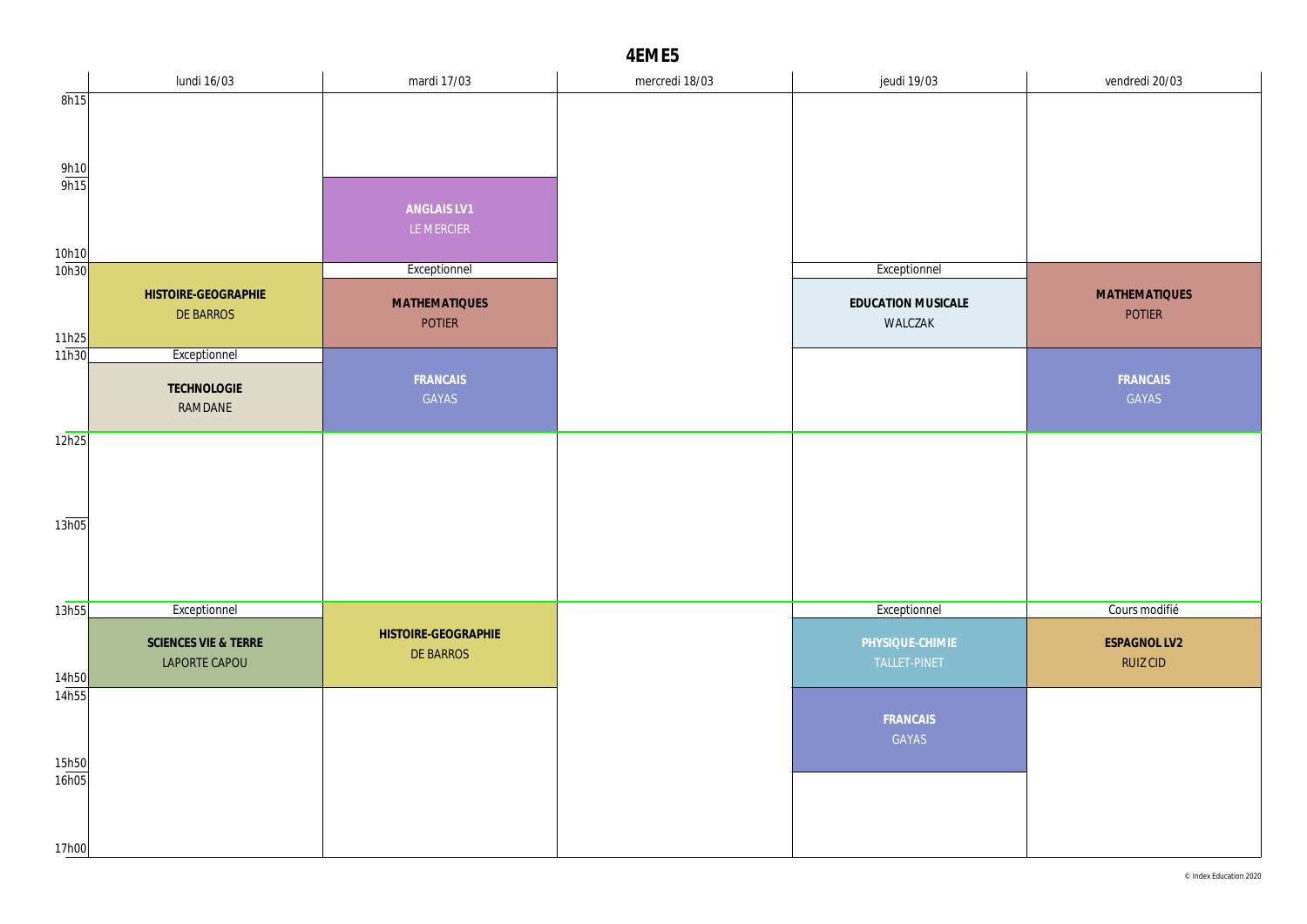|                     | lundi 16/03          | mardi 17/03          | mercredi 18/03 | jeudi 19/03         | vendredi 20/03       |
|---------------------|----------------------|----------------------|----------------|---------------------|----------------------|
| 8h15                |                      |                      |                |                     |                      |
|                     |                      |                      |                |                     |                      |
|                     |                      |                      |                |                     |                      |
| $\frac{9h10}{9h15}$ |                      |                      |                |                     |                      |
|                     | <b>MATHEMATIQUES</b> |                      |                | ESPAGNOL LV2        | <b>MATHEMATIQUES</b> |
|                     | <b>MERCIER</b>       |                      |                | <b>RUIZ CID</b>     | <b>MERCIER</b>       |
| 10h10               |                      |                      |                |                     |                      |
| 10h30               |                      |                      |                |                     | Exceptionnel         |
|                     | FRANCAIS             |                      |                | FRANCAIS            | EDUCATION MUSICALE   |
|                     | FLEURY               |                      |                | FLEURY              | WALCZAK              |
| 11h25               |                      |                      |                |                     |                      |
| 11h30               | Exceptionnel         | Exceptionnel         |                |                     |                      |
|                     | PHYSIQUE-CHIMIE      | SCIENCES VIE & TERRE |                |                     |                      |
|                     | ROULETTE PONCEAU     | CALDERO              |                |                     |                      |
| 12h25               |                      |                      |                |                     |                      |
|                     |                      |                      |                |                     |                      |
|                     |                      |                      |                |                     |                      |
|                     |                      |                      |                |                     |                      |
| 13h05               |                      |                      |                |                     |                      |
|                     |                      |                      |                |                     |                      |
|                     |                      |                      |                |                     |                      |
| 13h55               |                      | Exceptionnel         |                |                     |                      |
|                     |                      |                      |                | HISTOIRE-GEOGRAPHIE |                      |
|                     |                      | TECHNOLOGIE          |                | NICQUEVERT          |                      |
| 14h50               |                      | RAMDANE              |                |                     |                      |
| 14h55               |                      |                      |                |                     |                      |
|                     |                      | HISTOIRE-GEOGRAPHIE  |                | ANGLAIS LV1         |                      |
|                     |                      | NICQUEVERT           |                | LE MERCIER          |                      |
| 15h50               |                      |                      |                |                     |                      |
| 16h05               |                      |                      |                |                     |                      |
|                     |                      |                      |                |                     |                      |
| 17h00               |                      |                      |                |                     |                      |
|                     |                      |                      |                |                     |                      |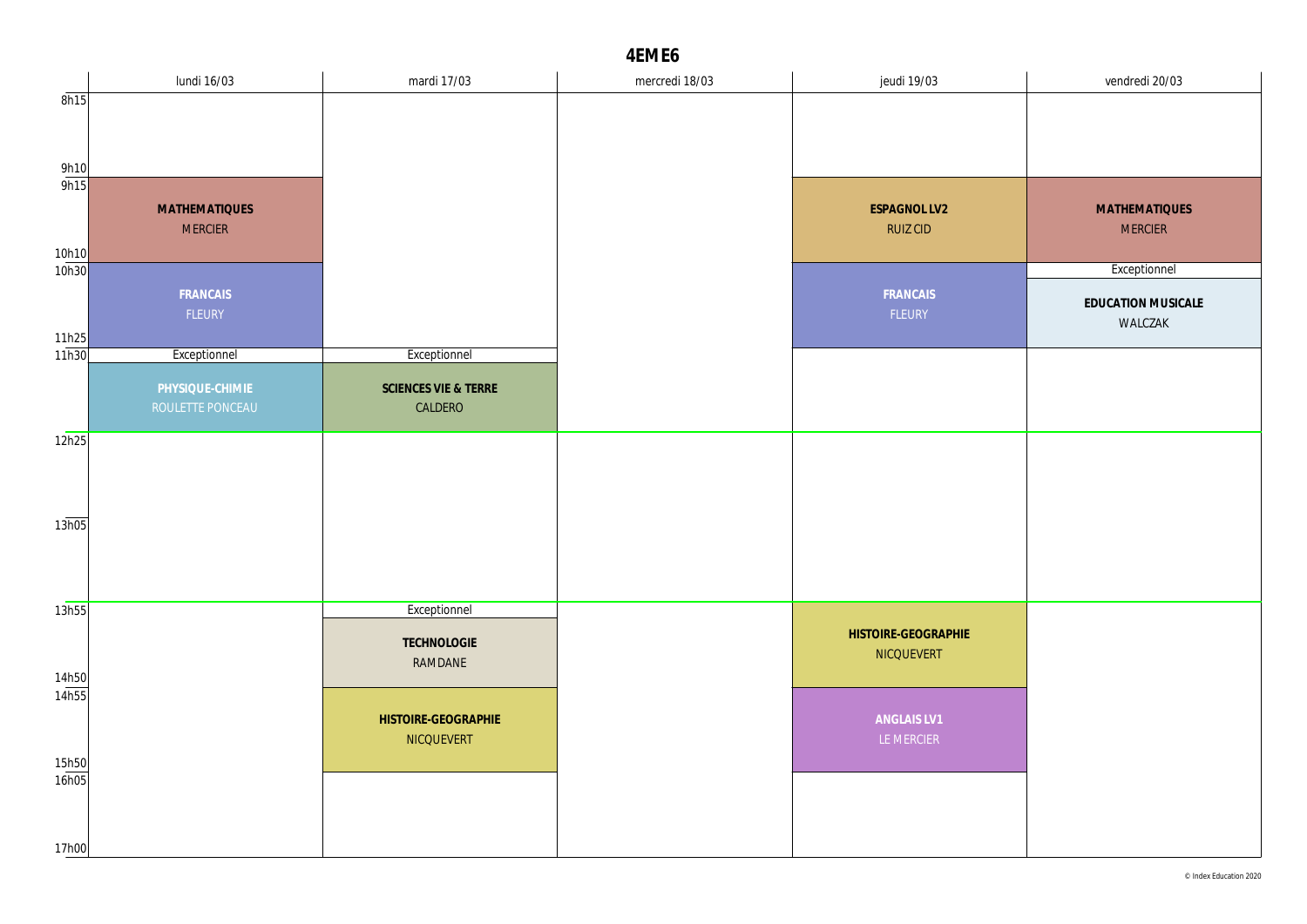|                | lundi 16/03            | mardi 17/03 | mercredi 18/03 | jeudi 19/03                       | vendredi 20/03       |
|----------------|------------------------|-------------|----------------|-----------------------------------|----------------------|
| 8h15           |                        |             |                |                                   |                      |
|                |                        |             |                |                                   |                      |
|                |                        |             |                |                                   |                      |
| 9h10<br>9h15   |                        |             |                |                                   | Exceptionnel         |
|                | FRANCAIS               |             |                |                                   |                      |
|                | SOMMA                  |             |                |                                   | EDUCATION MUSICALE   |
| 10h10          |                        |             |                |                                   | WALCZAK              |
| 10h30          | Exceptionnel           |             |                | Exceptionnel                      |                      |
|                |                        |             |                |                                   | HISTOIRE-GEOGRAPHIE  |
|                | TECHNOLOGIE<br>RAMDANE |             |                | <b>ARTS PLASTIQUES</b><br>NACCARO | DE BARROS            |
| 11h25          |                        |             |                |                                   |                      |
| 11h30          |                        |             |                | Exceptionnel                      |                      |
|                |                        |             |                | PHYSIQUE-CHIMIE                   | FRANCAIS             |
|                |                        |             |                | TALLET-PINET                      | SOMMA                |
| 12h25          |                        |             |                |                                   |                      |
|                |                        |             |                |                                   |                      |
|                |                        |             |                |                                   |                      |
|                |                        |             |                |                                   |                      |
| 13h05          |                        |             |                |                                   |                      |
|                |                        |             |                |                                   |                      |
|                |                        |             |                |                                   |                      |
|                |                        |             |                |                                   |                      |
| 13h55          |                        |             |                |                                   | Exceptionnel         |
|                | <b>MATHEMATIQUES</b>   |             |                | ESPAGNOL LV2                      | SCIENCES VIE & TERRE |
|                | <b>BEGUE</b>           |             |                | <b>RUIZ CID</b>                   | CALDERO              |
| 14h50<br>14h55 |                        |             |                | Exceptionnel                      | Exceptionnel         |
|                | HISTOIRE-GEOGRAPHIE    |             |                |                                   |                      |
|                | DE BARROS              |             |                | ANGLAIS LV1                       | <b>MATHEMATIQUES</b> |
| 15h50          |                        |             |                | <b>GIERSCH</b>                    | <b>BEGUE</b>         |
| 16h05          |                        |             |                |                                   |                      |
|                |                        |             |                |                                   |                      |
|                |                        |             |                |                                   |                      |
| 17h00          |                        |             |                |                                   |                      |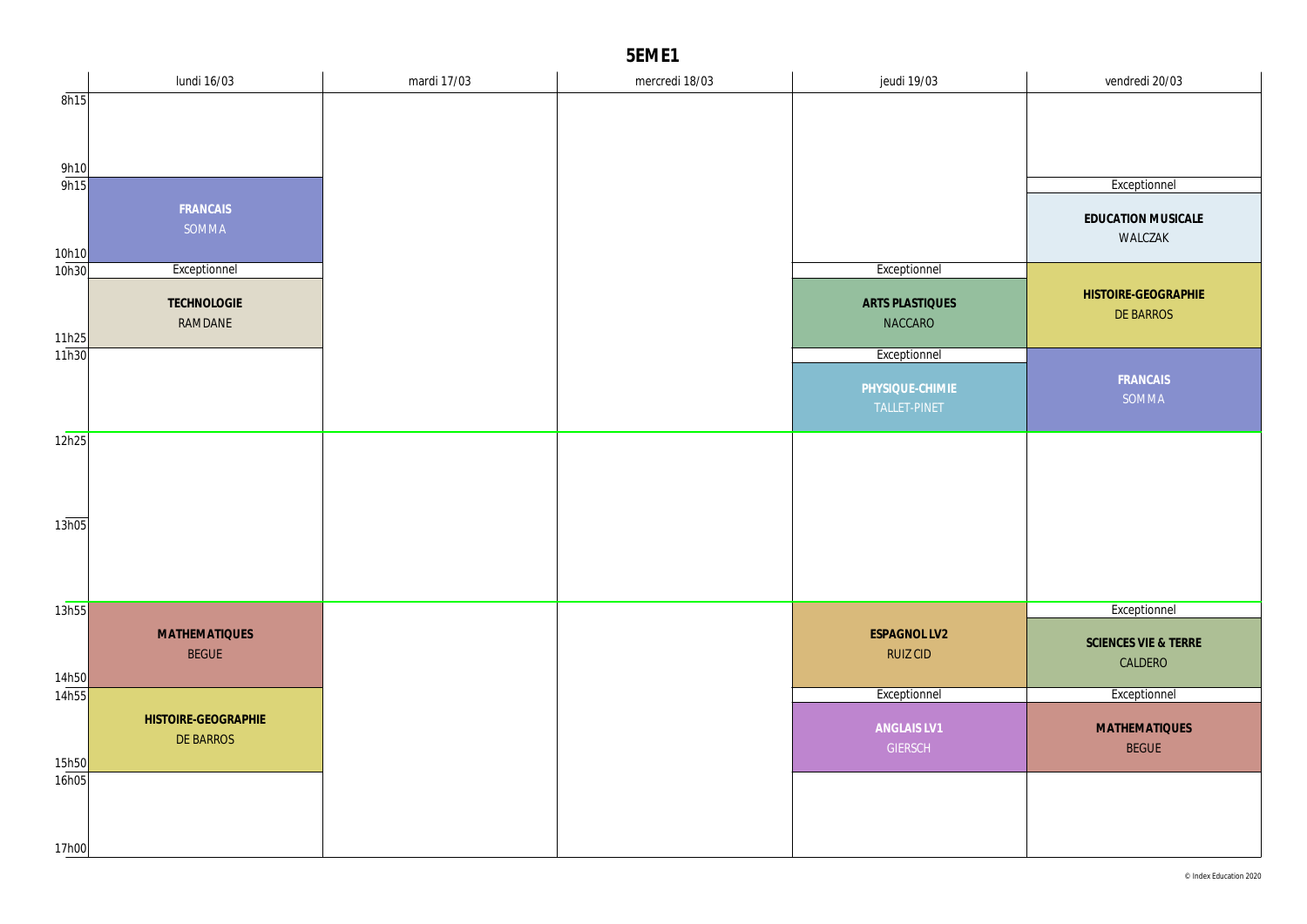|                | lundi 16/03          | mardi 17/03         | mercredi 18/03 | jeudi 19/03          | vendredi 20/03           |
|----------------|----------------------|---------------------|----------------|----------------------|--------------------------|
| 8h15           |                      |                     |                |                      |                          |
|                |                      |                     |                |                      |                          |
|                |                      |                     |                |                      |                          |
| 9h10<br>9h15   |                      |                     |                |                      |                          |
|                | <b>MATHEMATIQUES</b> | HISTOIRE-GEOGRAPHIE |                |                      |                          |
|                | <b>GUILLEMET</b>     | SALMON              |                |                      |                          |
| 10h10          |                      |                     |                |                      |                          |
| 10h30          |                      | Exceptionnel        |                | Exceptionnel         |                          |
|                | ANGLAIS LV1          | FRANCAIS            |                | TECHNOLOGIE          |                          |
|                | FOURGON              | <b>DUMAS</b>        |                | RAMDANE              |                          |
| 11h25          |                      |                     |                |                      |                          |
| 11h30          |                      | Exceptionnel        |                | Exceptionnel         |                          |
|                |                      | PHYSIQUE-CHIMIE     |                | SCIENCES VIE & TERRE | FRANCAIS<br><b>DUMAS</b> |
|                |                      | TALLET-PINET        |                | <b>BOURREAU</b>      |                          |
| 12h25          |                      |                     |                |                      |                          |
|                |                      |                     |                |                      |                          |
|                |                      |                     |                |                      |                          |
|                |                      |                     |                |                      |                          |
| 13h05          |                      |                     |                |                      |                          |
|                |                      |                     |                |                      |                          |
|                |                      |                     |                |                      |                          |
| 13h55          |                      |                     |                |                      |                          |
|                |                      |                     |                | <b>MATHEMATIQUES</b> | FRANCAIS                 |
|                |                      |                     |                | <b>GUILLEMET</b>     | <b>DUMAS</b>             |
| 14h50          |                      |                     |                |                      |                          |
| 14h55          |                      |                     |                | Cours modifié        |                          |
|                |                      |                     |                | <b>ESPAGNOL LV2</b>  | HISTOIRE-GEOGRAPHIE      |
|                |                      |                     |                | RODRIGUEZ-CORDOVA    | SALMON                   |
| 15h50<br>16h05 |                      |                     |                |                      |                          |
|                |                      |                     |                |                      |                          |
|                |                      |                     |                |                      |                          |
| 17h00          |                      |                     |                |                      |                          |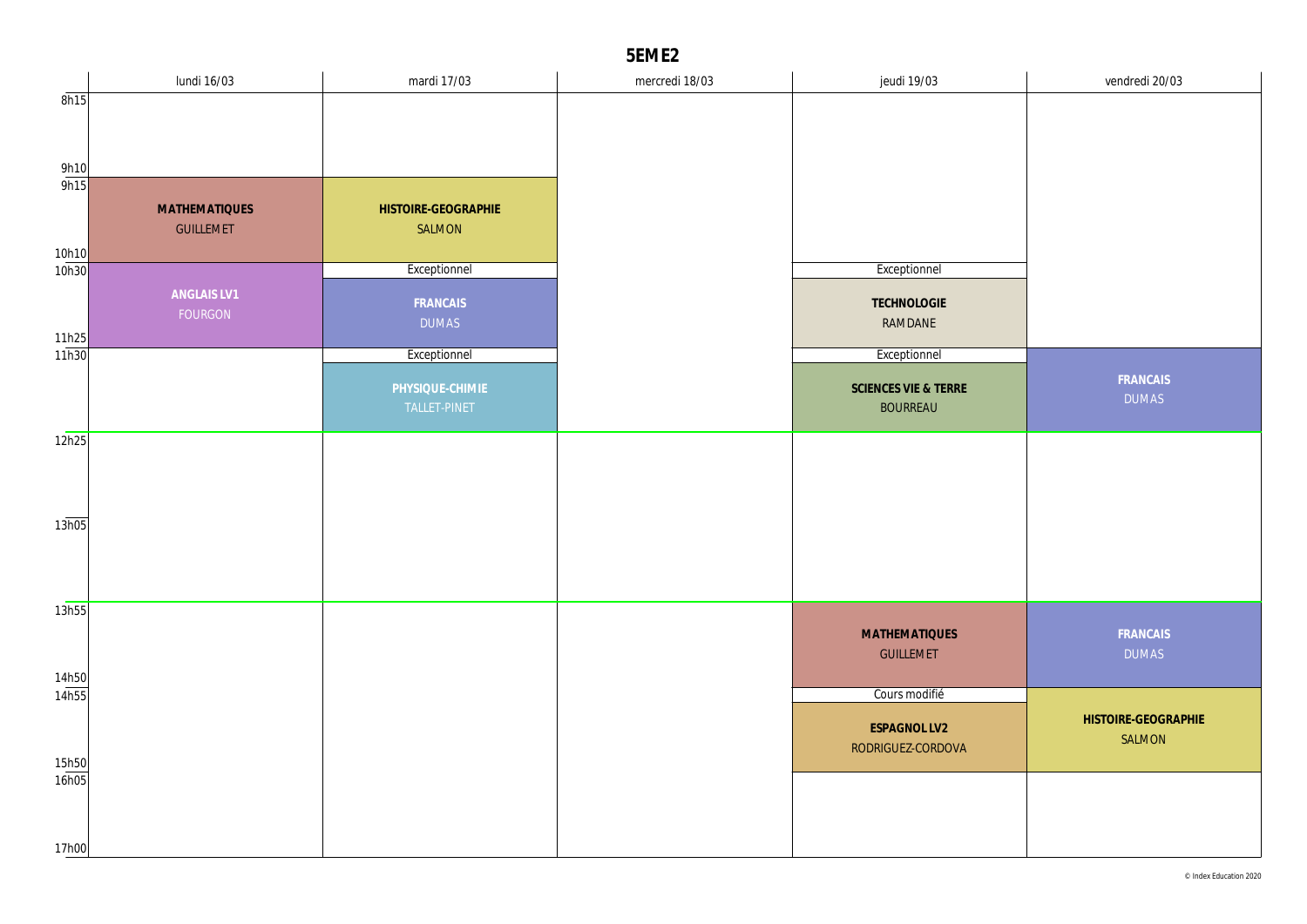|                       | lundi 16/03            | mardi 17/03                             | mercredi 18/03 | jeudi 19/03                              | vendredi 20/03         |
|-----------------------|------------------------|-----------------------------------------|----------------|------------------------------------------|------------------------|
| 8h15                  |                        |                                         |                |                                          |                        |
|                       |                        |                                         |                |                                          |                        |
| $\frac{9h10}{9h15}$   |                        |                                         |                |                                          |                        |
|                       |                        |                                         |                | FRANCAIS<br>GAYAS                        |                        |
| 10h10<br>10h30        |                        |                                         |                |                                          |                        |
|                       |                        |                                         |                | ANGLAIS LV1<br>FOURGON                   |                        |
| $\frac{11h25}{11h30}$ |                        | Exceptionnel                            |                |                                          | Exceptionnel           |
|                       |                        | SCIENCES VIE & TERRE<br><b>BOURREAU</b> |                | <b>MATHEMATIQUES</b><br><b>GUILLEMET</b> | ESPAGNOL LV2<br>AMARAL |
| 12h25                 |                        |                                         |                |                                          |                        |
|                       |                        |                                         |                |                                          |                        |
|                       |                        |                                         |                |                                          |                        |
| 13h05                 |                        |                                         |                |                                          |                        |
|                       |                        |                                         |                |                                          |                        |
|                       |                        |                                         |                |                                          |                        |
| 13h55                 | Exceptionnel           | HISTOIRE-GEOGRAPHIE                     |                |                                          | HISTOIRE-GEOGRAPHIE    |
|                       | TECHNOLOGIE<br>RAMDANE | SALMON                                  |                |                                          | SALMON                 |
| 14h50<br>14h55        |                        | Exceptionnel                            |                |                                          |                        |
|                       | <b>MATHEMATIQUES</b>   |                                         |                |                                          | FRANCAIS               |
|                       | <b>GUILLEMET</b>       | PHYSIQUE-CHIMIE<br>TALLET-PINET         |                |                                          | GAYAS                  |
| 15h50<br>16h05        |                        |                                         |                |                                          |                        |
|                       |                        |                                         |                |                                          |                        |
|                       |                        |                                         |                |                                          |                        |
| 17h00                 |                        |                                         |                |                                          |                        |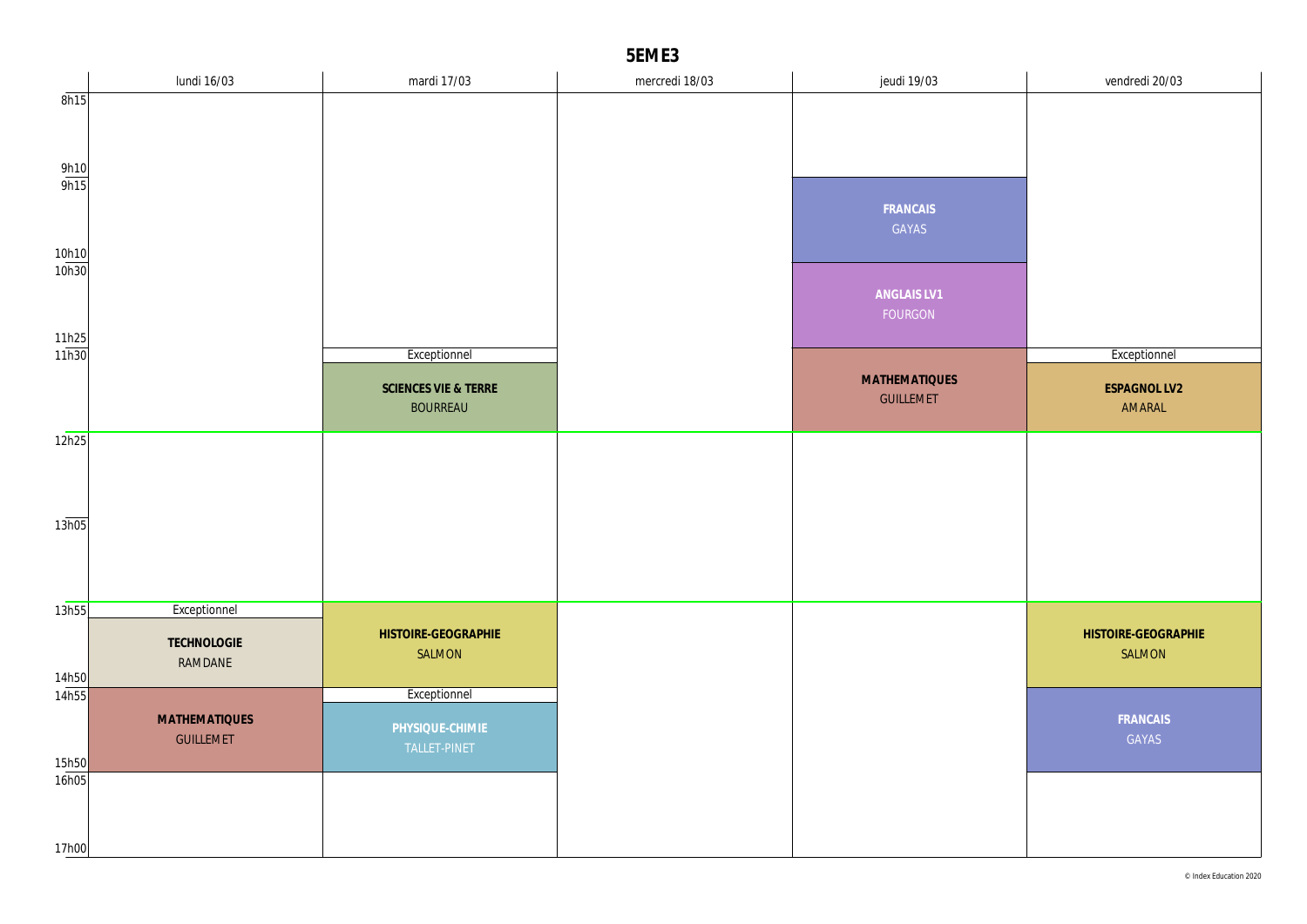|       | lundi 16/03            | mardi 17/03          | mercredi 18/03 | jeudi 19/03                     | vendredi 20/03       |
|-------|------------------------|----------------------|----------------|---------------------------------|----------------------|
| 8h15  |                        |                      |                |                                 |                      |
|       |                        |                      |                |                                 |                      |
|       |                        |                      |                |                                 |                      |
| 9h10  |                        |                      |                |                                 |                      |
| 9h15  |                        |                      |                |                                 |                      |
|       | HISTOIRE-GEOGRAPHIE    |                      |                | HISTOIRE-GEOGRAPHIE             | <b>MATHEMATIQUES</b> |
|       | NICQUEVERT             |                      |                | NICQUEVERT                      | <b>POTIER</b>        |
| 10h10 |                        |                      |                |                                 |                      |
| 10h30 | Exceptionnel           | Exceptionnel         |                |                                 |                      |
|       | PHYSIQUE-CHIMIE        | SCIENCES VIE & TERRE |                | <b>MATHEMATIQUES</b>            |                      |
|       | TALLET-PINET           | <b>BOURREAU</b>      |                | <b>POTIER</b>                   |                      |
| 11h25 |                        |                      |                |                                 |                      |
| 11h30 |                        |                      |                |                                 |                      |
|       |                        |                      |                | ANGLAIS LV1                     |                      |
|       |                        |                      |                | FOURGON                         |                      |
| 12h25 |                        |                      |                |                                 |                      |
|       |                        |                      |                |                                 |                      |
|       |                        |                      |                |                                 |                      |
|       |                        |                      |                |                                 |                      |
| 13h05 |                        |                      |                |                                 |                      |
|       |                        |                      |                |                                 |                      |
|       |                        |                      |                |                                 |                      |
|       |                        |                      |                |                                 |                      |
| 13h55 |                        |                      |                |                                 |                      |
|       | FRANCAIS               |                      |                | FRANCAIS                        | FRANCAIS             |
|       | GAYAS                  |                      |                | GAYAS                           | GAYAS                |
| 14h50 |                        |                      |                |                                 |                      |
| 14h55 | Exceptionnel           |                      |                | Exceptionnel                    |                      |
|       |                        |                      |                |                                 |                      |
|       | TECHNOLOGIE<br>RAMDANE |                      |                | ESPAGNOL LV2<br><b>RUIZ CID</b> |                      |
| 15h50 |                        |                      |                |                                 |                      |
| 16h05 |                        |                      |                |                                 |                      |
|       |                        |                      |                |                                 |                      |
|       |                        |                      |                |                                 |                      |
| 17h00 |                        |                      |                |                                 |                      |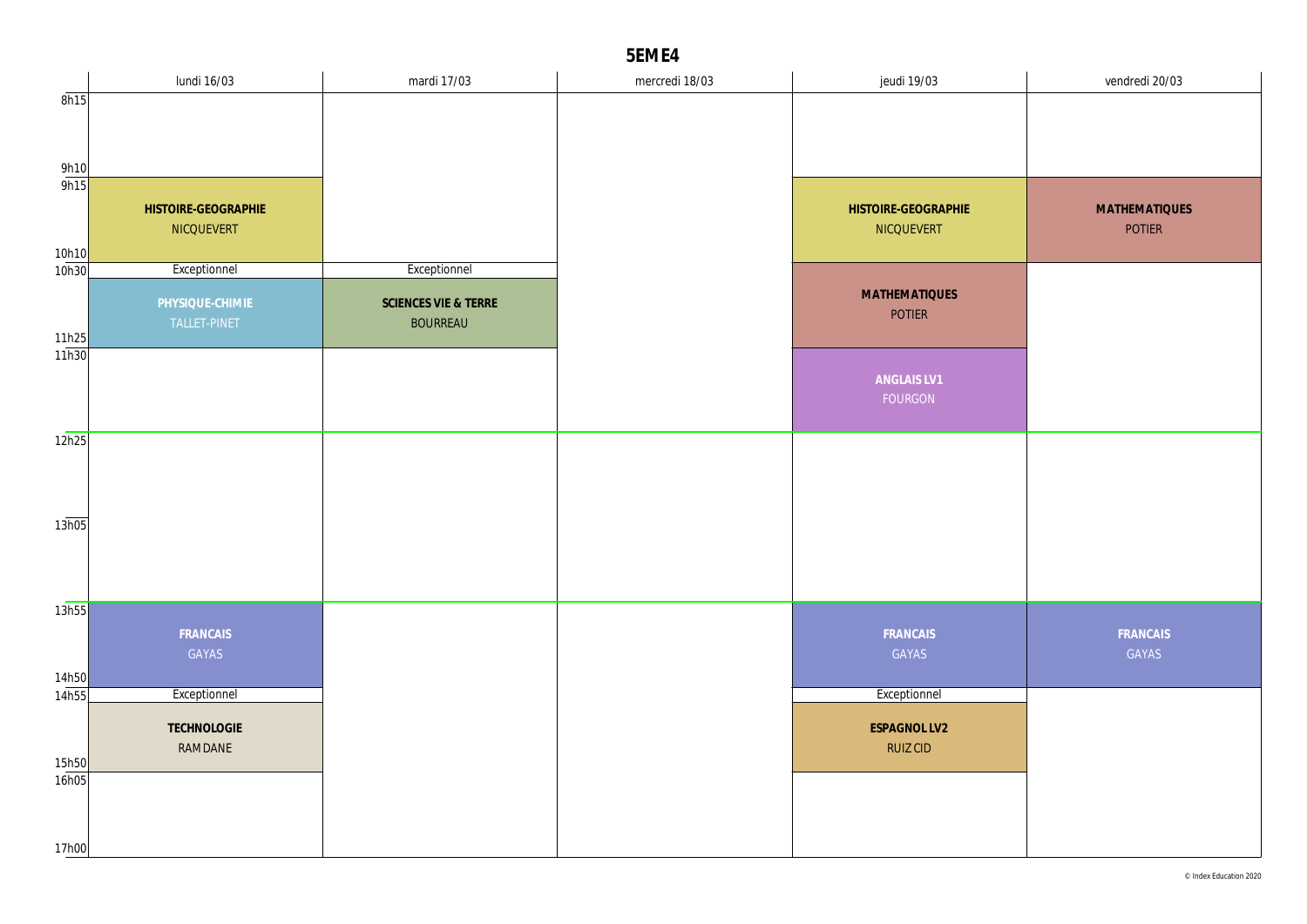|                       | lundi 16/03                       | mardi 17/03          | mercredi 18/03 | jeudi 19/03          | vendredi 20/03       |
|-----------------------|-----------------------------------|----------------------|----------------|----------------------|----------------------|
| 8h15                  |                                   |                      |                |                      |                      |
|                       |                                   |                      |                |                      |                      |
|                       |                                   |                      |                |                      |                      |
| 9h10<br>9h15          |                                   |                      |                |                      | Exceptionnel         |
|                       |                                   |                      |                | <b>MATHEMATIQUES</b> | SCIENCES VIE & TERRE |
|                       |                                   |                      |                | <b>POTIER</b>        | CALDERO              |
| $\frac{10h10}{10h30}$ |                                   | Cours modifié        |                | Exceptionnel         | Cours modifié        |
|                       |                                   |                      |                |                      |                      |
|                       |                                   | FRANCAIS             |                | HISTOIRE-GEOGRAPHIE  | FRANCAIS             |
| $\frac{11h25}{11h30}$ |                                   | SOMMA                |                | DE BARROS            | SOMMA                |
|                       |                                   | Exceptionnel         |                |                      |                      |
|                       |                                   | <b>MATHEMATIQUES</b> |                |                      |                      |
|                       |                                   | <b>POTIER</b>        |                |                      |                      |
| 12h25                 |                                   |                      |                |                      |                      |
|                       |                                   |                      |                |                      |                      |
|                       |                                   |                      |                |                      |                      |
| 13h05                 |                                   |                      |                |                      |                      |
|                       |                                   |                      |                |                      |                      |
|                       |                                   |                      |                |                      |                      |
|                       |                                   |                      |                |                      |                      |
| 13h55                 |                                   |                      |                | Exceptionnel         |                      |
|                       | ESPAGNOL LV2<br>RODRIGUEZ-CORDOVA |                      |                | TECHNOLOGIE          |                      |
| 14h50                 |                                   |                      |                | RAMDANE              |                      |
| 14h55                 |                                   |                      |                | Exceptionnel         |                      |
|                       | ANGLAIS LV1                       | HISTOIRE-GEOGRAPHIE  |                | PHYSIQUE-CHIMIE      |                      |
|                       | <b>GIERSCH</b>                    | DE BARROS            |                | TALLET-PINET         |                      |
| 15h50<br>16h05        |                                   |                      |                |                      |                      |
|                       |                                   |                      |                |                      |                      |
|                       |                                   |                      |                |                      |                      |
| 17h00                 |                                   |                      |                |                      |                      |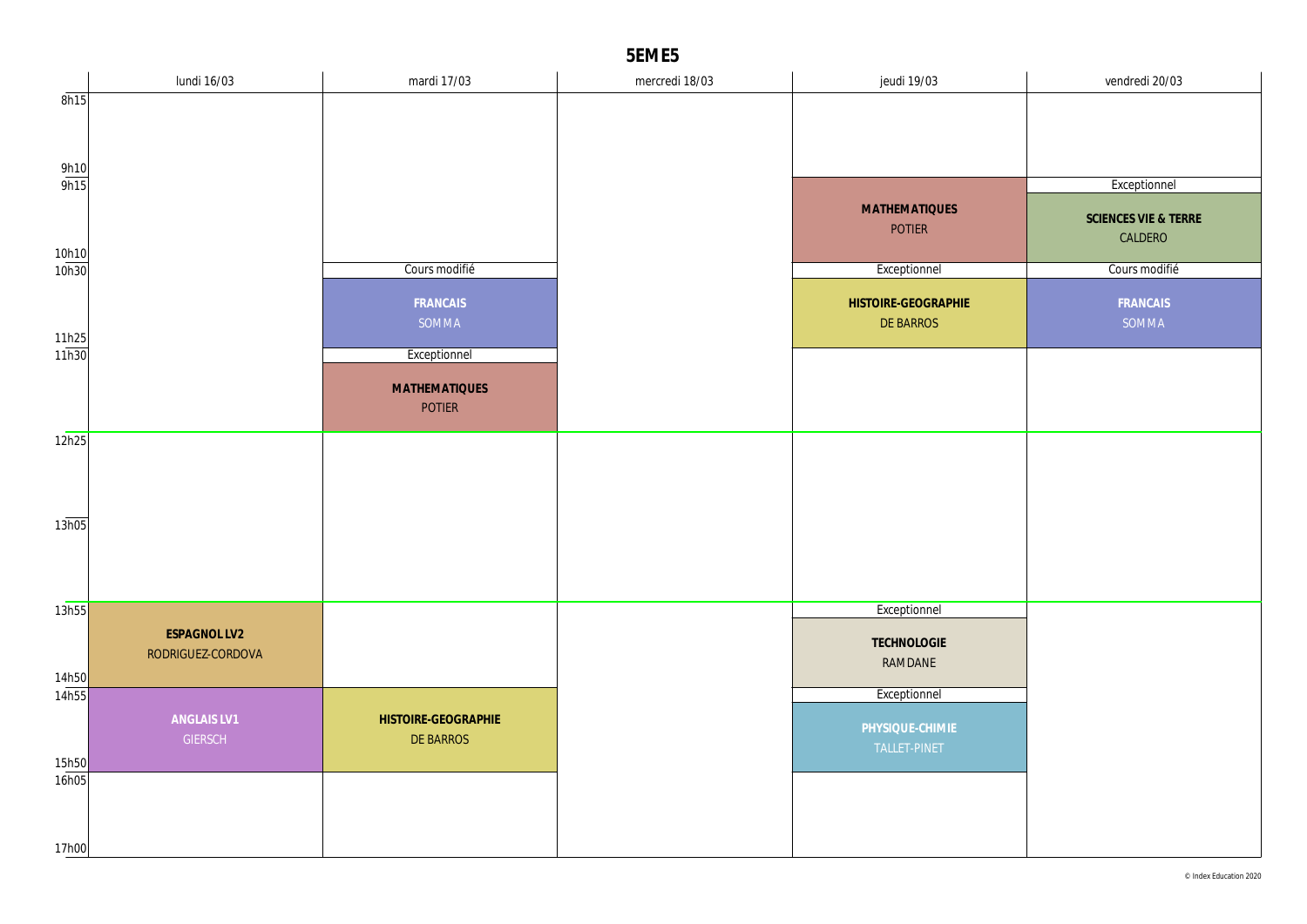|                | lundi 16/03         | mardi 17/03                   | mercredi 18/03 | jeudi 19/03                              | vendredi 20/03       |
|----------------|---------------------|-------------------------------|----------------|------------------------------------------|----------------------|
| 8h15           |                     |                               |                |                                          |                      |
|                |                     |                               |                |                                          |                      |
| 9h10           |                     |                               |                |                                          |                      |
| 9h15           |                     |                               |                |                                          |                      |
|                | FRANCAIS            |                               |                | ANGLAIS LV1                              | HISTOIRE-GEOGRAPHIE  |
|                | <b>DUMAS</b>        |                               |                | FOURGON                                  | SALMON               |
| 10h10<br>10h30 |                     | Exceptionnel                  |                |                                          | Exceptionnel         |
|                |                     |                               |                |                                          |                      |
|                |                     | TECHNOLOGIE                   |                | <b>ESPAGNOL LV2</b><br>RODRIGUEZ-CORDOVA | PHYSIQUE-CHIMIE      |
| 11h25          |                     | RAMDANE                       |                |                                          | TALLET-PINET         |
| 11h30          | Exceptionnel        | Exceptionnel                  |                |                                          | Exceptionnel         |
|                | HISTOIRE-GEOGRAPHIE | FRANCAIS                      |                | <b>MATHEMATIQUES</b>                     | SCIENCES VIE & TERRE |
|                | SALMON              | <b>DUMAS</b>                  |                | <b>BEGUE</b>                             | CALDERO              |
| 12h25          |                     |                               |                |                                          |                      |
|                |                     |                               |                |                                          |                      |
|                |                     |                               |                |                                          |                      |
|                |                     |                               |                |                                          |                      |
| 13h05          |                     |                               |                |                                          |                      |
|                |                     |                               |                |                                          |                      |
|                |                     |                               |                |                                          |                      |
| 13h55          |                     | Exceptionnel                  |                |                                          |                      |
|                |                     |                               |                |                                          |                      |
|                |                     | EDUCATION MUSICALE<br>WALCZAK |                |                                          |                      |
| 14h50          |                     |                               |                |                                          |                      |
| 14h55          |                     | Exceptionnel                  |                |                                          |                      |
|                |                     | <b>MATHEMATIQUES</b>          |                |                                          | FRANCAIS             |
|                |                     | <b>BEGUE</b>                  |                |                                          | <b>DUMAS</b>         |
| 15h50<br>16h05 |                     |                               |                |                                          |                      |
|                |                     |                               |                |                                          |                      |
|                |                     |                               |                |                                          |                      |
| 17h00          |                     |                               |                |                                          |                      |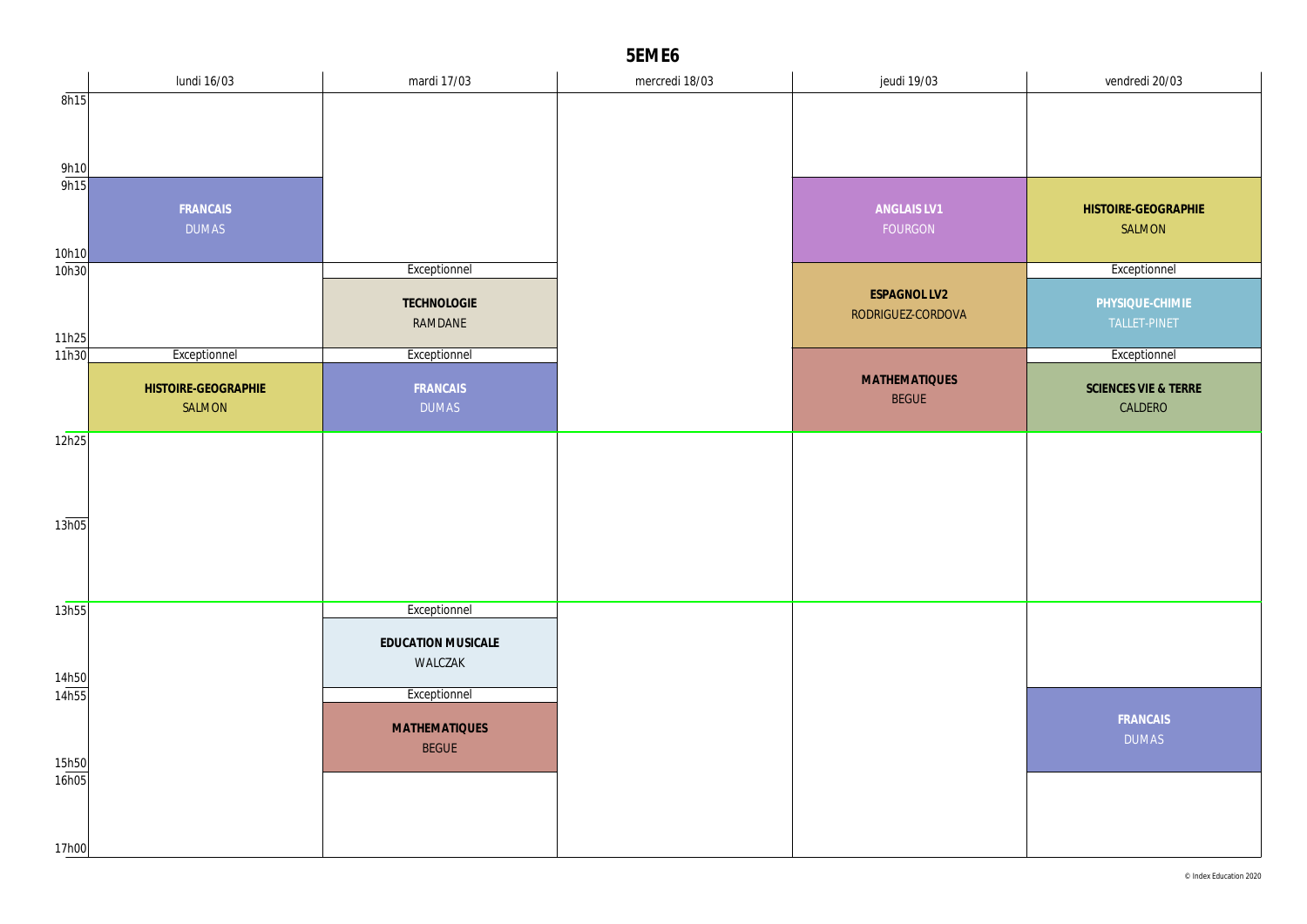|                     | lundi 16/03                             | mardi 17/03                          | mercredi 18/03 | jeudi 19/03                          | vendredi 20/03                        |
|---------------------|-----------------------------------------|--------------------------------------|----------------|--------------------------------------|---------------------------------------|
| 8h15                |                                         |                                      |                |                                      |                                       |
|                     |                                         |                                      |                |                                      |                                       |
| $\frac{9h10}{9h15}$ |                                         |                                      |                |                                      | Exceptionnel                          |
| 10h10               |                                         |                                      |                | FRANCAIS<br>EVEZARD                  | ARTS PLASTIQUES<br>NACCARO            |
| 10h30               | Exceptionnel                            |                                      |                |                                      |                                       |
| 11h25               | PHYSIQUE-CHIMIE<br>ROULETTE PONCEAU     | <b>MATHEMATIQUES</b><br><b>BEGUE</b> |                |                                      | <b>MATHEMATIQUES</b><br><b>BEGUE</b>  |
| 11h30               | Exceptionnel                            |                                      |                | Exceptionnel                         |                                       |
|                     | FRANCAIS<br>EVEZARD                     | ANGLAIS LV1<br>LE MERCIER            |                | TECHNOLOGIE<br><b>BOURKNA</b>        | HISTOIRE-GEOGRAPHIE<br>DE BARROS      |
| 12h25               |                                         |                                      |                |                                      |                                       |
| 13h05               |                                         |                                      |                |                                      |                                       |
|                     |                                         |                                      |                |                                      |                                       |
| 13h55               |                                         |                                      |                | Exceptionnel                         | Exceptionnel                          |
| 14h50               | HISTOIRE-GEOGRAPHIE<br><b>DE BARROS</b> |                                      |                | <b>MATHEMATIQUES</b><br><b>BEGUE</b> | SCIENCES VIE & TERRE<br>LAPORTE CAPOU |
| 14h55               |                                         |                                      |                | Exceptionnel                         |                                       |
| 15h50               |                                         |                                      |                | EDUCATION MUSICALE<br>WALCZAK        |                                       |
| 16h05<br>17h00      |                                         |                                      |                |                                      |                                       |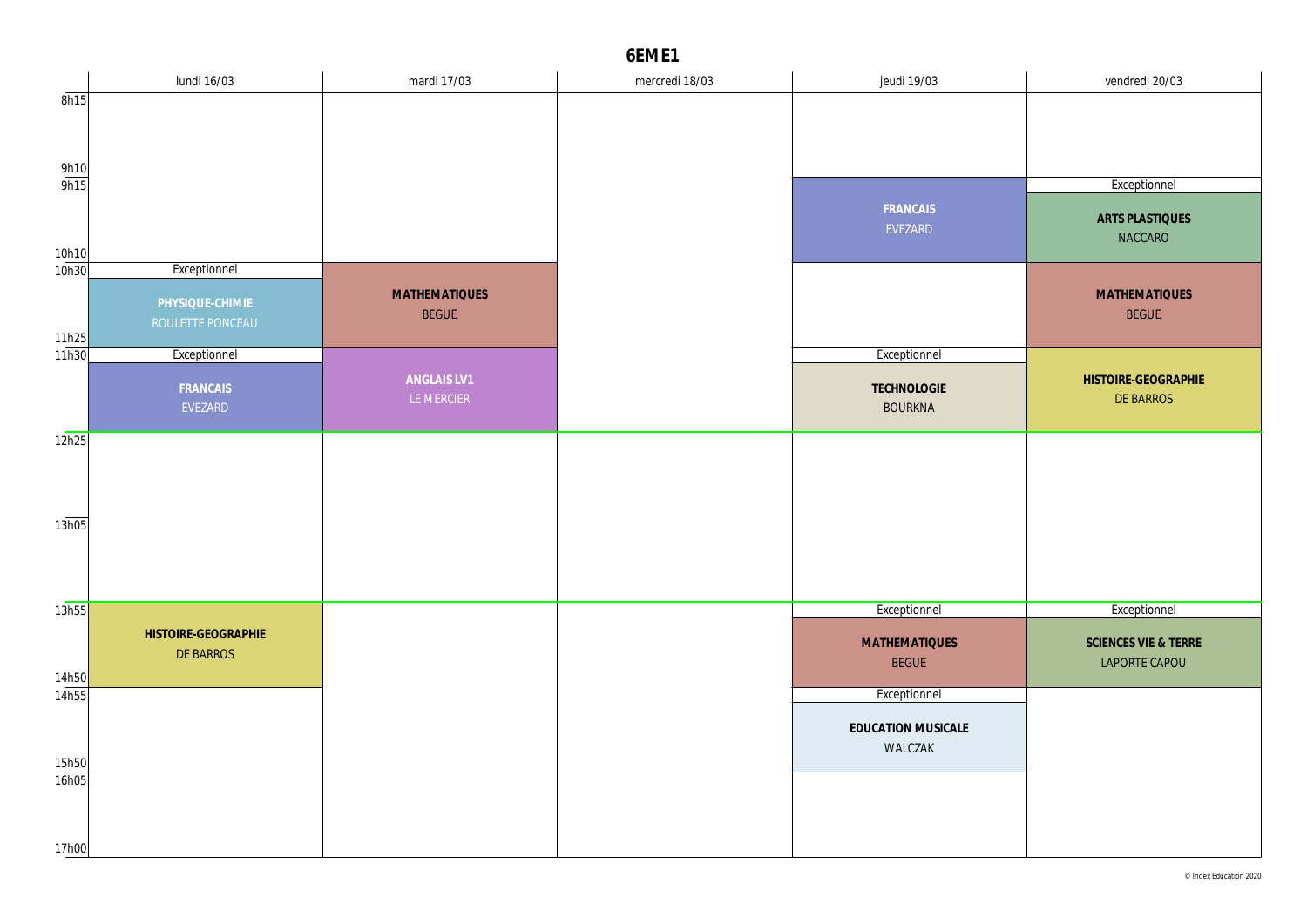|                | lundi 16/03          | mardi 17/03         | mercredi 18/03 | jeudi 19/03                   | vendredi 20/03                   |
|----------------|----------------------|---------------------|----------------|-------------------------------|----------------------------------|
| 8h15           |                      |                     |                |                               |                                  |
|                |                      |                     |                |                               |                                  |
|                |                      |                     |                |                               |                                  |
| 9h10<br>9h15   |                      |                     |                |                               |                                  |
|                | ANGLAIS LV1          |                     |                | <b>MATHEMATIQUES</b>          |                                  |
|                | DURAND-TEPER         |                     |                | <b>BEGUE</b>                  |                                  |
| 10h10          |                      |                     |                |                               |                                  |
| 10h30          | Exceptionnel         | Cours modifié       |                |                               | Exceptionnel                     |
|                | FRANCAIS             | HISTOIRE-GEOGRAPHIE |                | FRANCAIS                      | <b>ARTS PLASTIQUES</b>           |
|                | EVEZARD              | DE BARROS           |                | EVEZARD                       | NACCARO                          |
| 11h25<br>11h30 |                      | Exceptionnel        |                | Cours modifié                 |                                  |
|                | Exceptionnel         |                     |                |                               | Exceptionnel                     |
|                | PHYSIQUE-CHIMIE      | TECHNOLOGIE         |                | ANGLAIS LV1                   | <b>MATHEMATIQUES</b>             |
|                | TALLET-PINET         | <b>BOURKNA</b>      |                | DURAND-TEPER                  | <b>BEGUE</b>                     |
| 12h25          |                      |                     |                |                               |                                  |
|                |                      |                     |                |                               |                                  |
|                |                      |                     |                |                               |                                  |
|                |                      |                     |                |                               |                                  |
| 13h05          |                      |                     |                |                               |                                  |
|                |                      |                     |                |                               |                                  |
|                |                      |                     |                |                               |                                  |
| 13h55          |                      |                     |                | Exceptionnel                  | Exceptionnel                     |
|                |                      |                     |                |                               |                                  |
|                |                      |                     |                | EDUCATION MUSICALE<br>WALCZAK | HISTOIRE-GEOGRAPHIE<br>DE BARROS |
| 14h50          |                      |                     |                |                               |                                  |
| 14h55          |                      |                     |                |                               | Exceptionnel                     |
|                | <b>MATHEMATIQUES</b> |                     |                |                               | SCIENCES VIE & TERRE             |
|                | <b>BEGUE</b>         |                     |                |                               | LAPORTE CAPOU                    |
| 15h50<br>16h05 |                      |                     |                |                               |                                  |
|                |                      |                     |                |                               |                                  |
|                |                      |                     |                |                               |                                  |
| 17h00          |                      |                     |                |                               |                                  |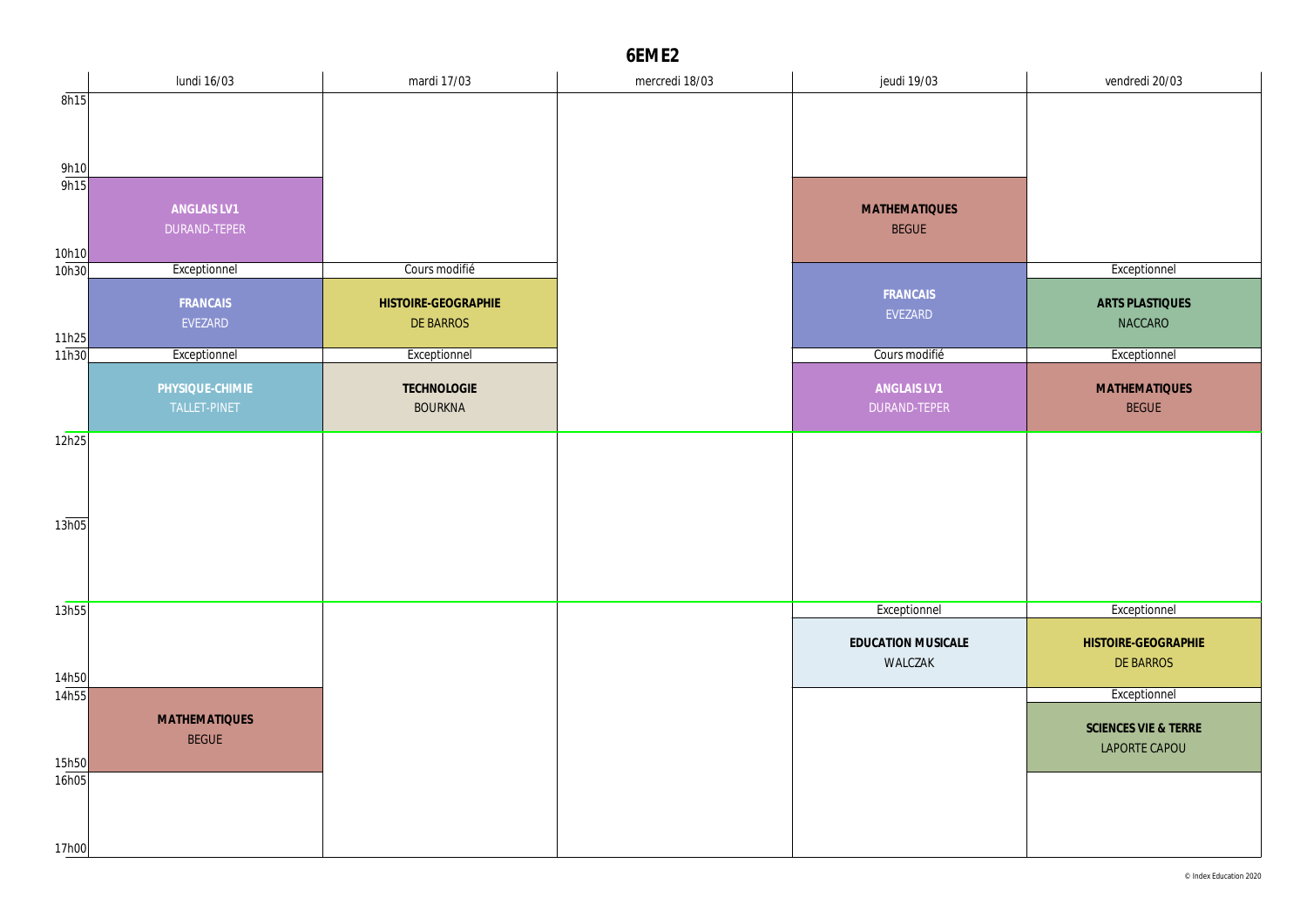|                       | lundi 16/03 | mardi 17/03                            | mercredi 18/03 | jeudi 19/03                             | vendredi 20/03                         |
|-----------------------|-------------|----------------------------------------|----------------|-----------------------------------------|----------------------------------------|
| 8h15                  |             |                                        |                |                                         |                                        |
|                       |             |                                        |                |                                         |                                        |
| $\frac{9h10}{9h15}$   |             | Exceptionnel                           |                | Exceptionnel                            |                                        |
| 10h10                 |             | FRANCAIS<br><b>DUMAS</b>               |                | TECHNOLOGIE<br><b>BOURKNA</b>           | FRANCAIS<br><b>DUMAS</b>               |
| 10h30                 |             | <b>MATHEMATIQUES</b><br><b>MERCIER</b> |                | ANGLAIS LV1<br>COISNE                   | <b>MATHEMATIQUES</b><br><b>MERCIER</b> |
|                       |             |                                        |                |                                         |                                        |
| $\frac{11h25}{11h30}$ |             |                                        |                | Exceptionnel                            | Exceptionnel                           |
|                       |             | ANGLAIS LV1<br>COISNE                  |                | <b>ARTS PLASTIQUES</b><br>NACCARO       | PHYSIQUE-CHIMIE<br>TALLET-PINET        |
| 12h25                 |             |                                        |                |                                         |                                        |
|                       |             |                                        |                |                                         |                                        |
| 13h05                 |             |                                        |                |                                         |                                        |
|                       |             |                                        |                |                                         |                                        |
| 13h55                 |             |                                        |                | HISTOIRE-GEOGRAPHIE                     |                                        |
|                       |             |                                        |                | <b>FOURNIER</b>                         |                                        |
| 14h50<br>14h55        |             |                                        |                |                                         |                                        |
|                       |             |                                        |                | Exceptionnel                            |                                        |
|                       |             |                                        |                | SCIENCES VIE & TERRE<br><b>BOURREAU</b> |                                        |
| 15h50<br>16h05        |             |                                        |                |                                         |                                        |
| 17h00                 |             |                                        |                |                                         |                                        |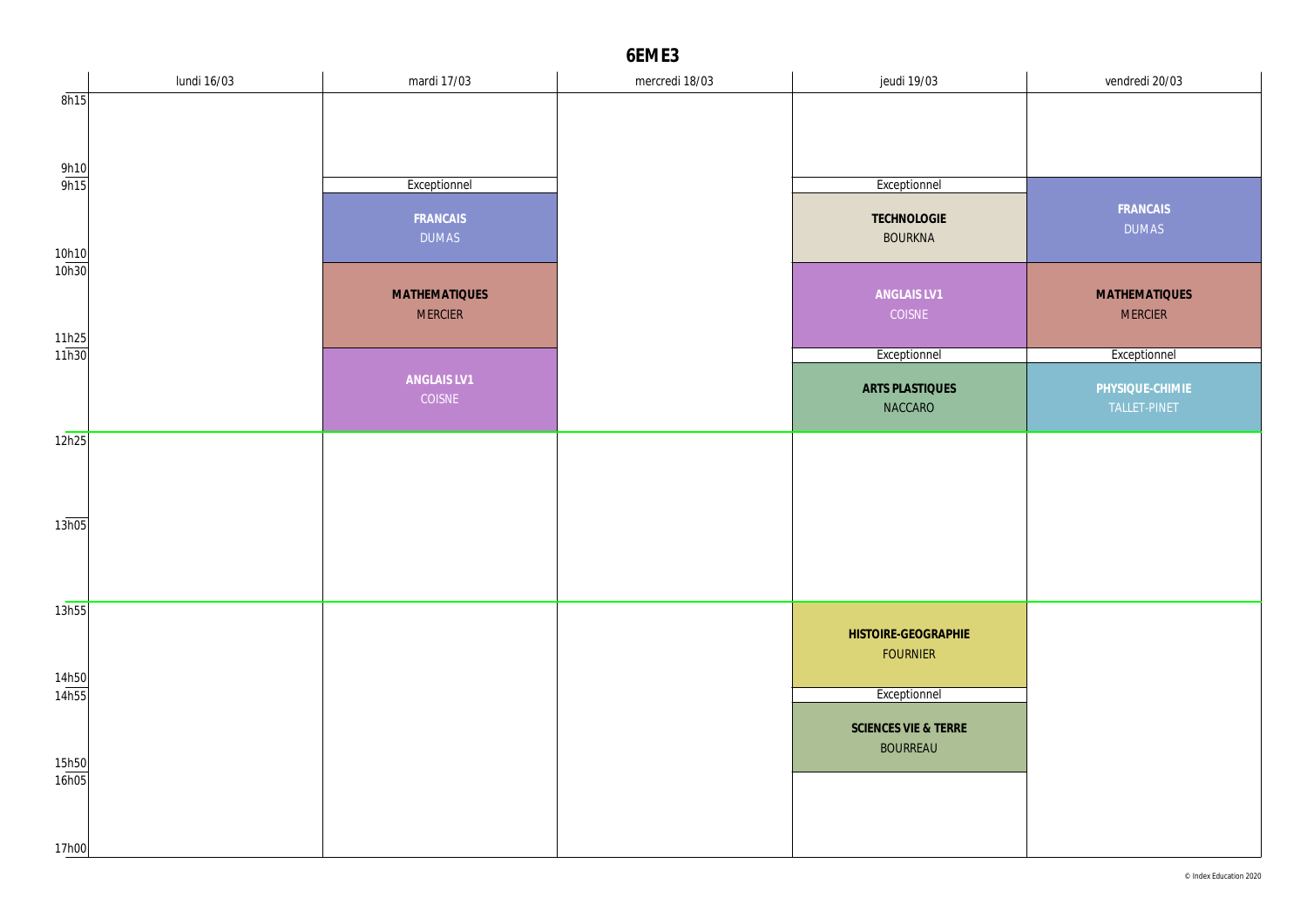|                     | lundi 16/03          | mardi 17/03         | mercredi 18/03 | jeudi 19/03          | vendredi 20/03       |
|---------------------|----------------------|---------------------|----------------|----------------------|----------------------|
| 8h15                |                      |                     |                |                      |                      |
|                     |                      |                     |                |                      |                      |
|                     |                      |                     |                |                      |                      |
| $\frac{9h10}{9h15}$ |                      |                     |                |                      |                      |
|                     |                      |                     |                | Exceptionnel         |                      |
|                     | HISTOIRE-GEOGRAPHIE  |                     |                | ARTS PLASTIQUES      |                      |
|                     | SALMON               |                     |                | NACCARO              |                      |
| 10h10               |                      |                     |                |                      |                      |
| 10h30               |                      |                     |                |                      |                      |
|                     | <b>MATHEMATIQUES</b> | FRANCAIS            |                | FRANCAIS             | FRANCAIS             |
|                     | <b>BORNET</b>        | GAYAS               |                | GAYAS                | GAYAS                |
|                     |                      |                     |                |                      |                      |
| 11h25<br>11h30      | Exceptionnel         |                     |                | Exceptionnel         |                      |
|                     | <b>TECHNOLOGIE</b>   | HISTOIRE-GEOGRAPHIE |                | ANGLAIS LV1          | <b>MATHEMATIQUES</b> |
|                     | <b>BOURKNA</b>       | SALMON              |                | COISNE               | <b>BORNET</b>        |
|                     |                      |                     |                |                      |                      |
| 12h25               |                      |                     |                |                      |                      |
|                     |                      |                     |                |                      |                      |
|                     |                      |                     |                |                      |                      |
|                     |                      |                     |                |                      |                      |
| 13h05               |                      |                     |                |                      |                      |
|                     |                      |                     |                |                      |                      |
|                     |                      |                     |                |                      |                      |
|                     |                      |                     |                |                      |                      |
| 13h55               | Exceptionnel         |                     |                | Exceptionnel         |                      |
|                     | PHYSIQUE-CHIMIE      |                     |                | SCIENCES VIE & TERRE |                      |
|                     | ROULETTE PONCEAU     |                     |                | <b>BOURREAU</b>      |                      |
| 14h50               |                      |                     |                |                      |                      |
| 14h55               |                      |                     |                |                      |                      |
|                     |                      | ANGLAIS LV1         |                |                      |                      |
|                     |                      | COISNE              |                |                      |                      |
| 15h50               |                      |                     |                |                      |                      |
| 16h05               |                      |                     |                |                      |                      |
|                     |                      |                     |                |                      |                      |
|                     |                      |                     |                |                      |                      |
| 17h00               |                      |                     |                |                      |                      |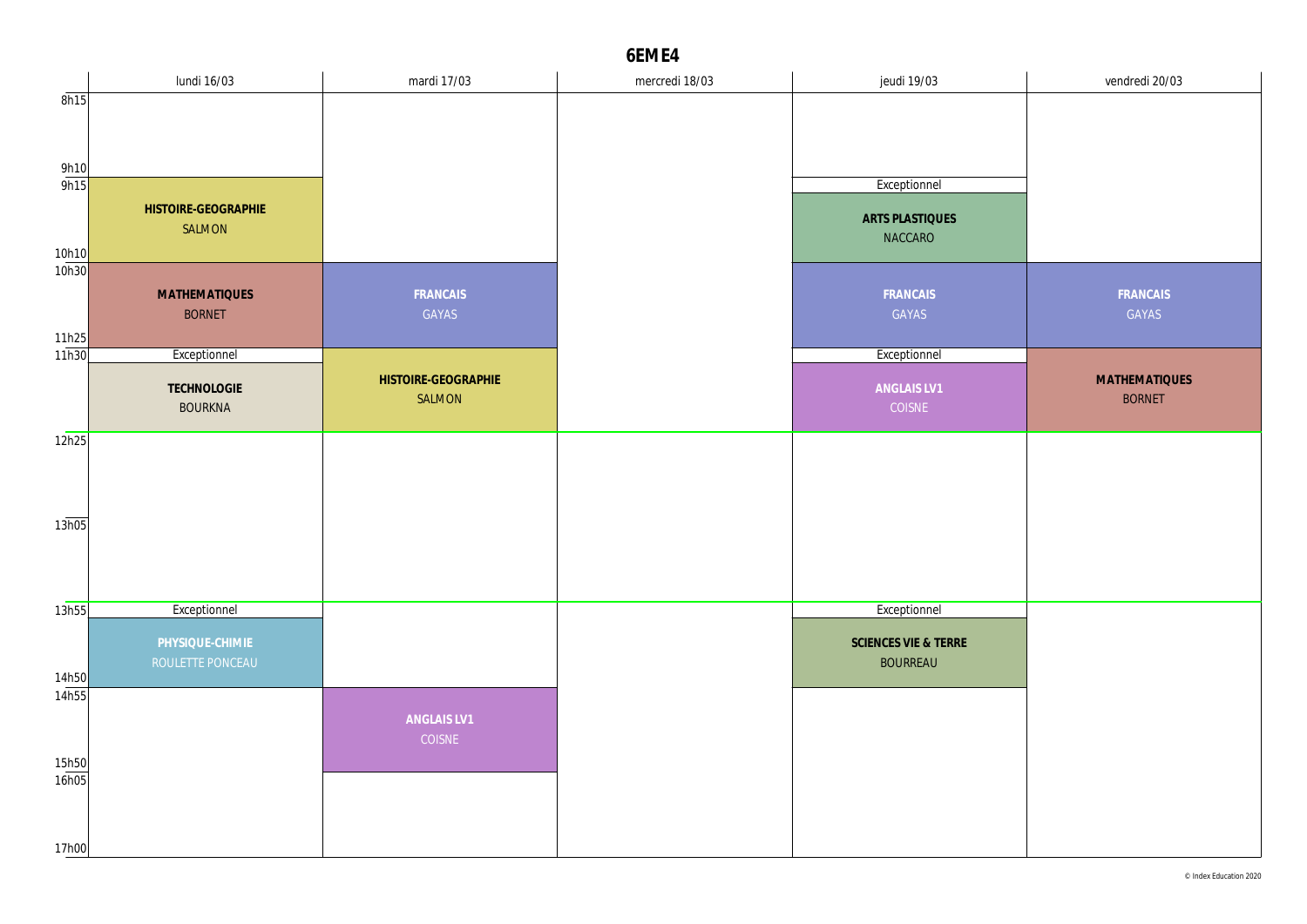|                     | lundi 16/03          | mardi 17/03                            | mercredi 18/03 | jeudi 19/03   | vendredi 20/03       |
|---------------------|----------------------|----------------------------------------|----------------|---------------|----------------------|
| 8h15                |                      |                                        |                |               |                      |
|                     |                      |                                        |                |               |                      |
|                     |                      |                                        |                |               |                      |
| $\frac{9h10}{9h15}$ |                      |                                        |                |               |                      |
|                     |                      |                                        |                |               | Exceptionnel         |
|                     |                      | ANGLAIS LV1                            |                |               | PHYSIQUE-CHIMIE      |
|                     |                      | COISNE                                 |                |               | TALLET-PINET         |
| 10h10<br>10h30      | Exceptionnel         | Exceptionnel                           |                |               |                      |
|                     |                      |                                        |                |               |                      |
|                     | SCIENCES VIE & TERRE | FRANCAIS                               |                |               |                      |
| 11h25               | <b>BOURREAU</b>      | BULLERYAHEN                            |                |               |                      |
| 11h30               |                      | Exceptionnel                           |                |               |                      |
|                     |                      |                                        |                |               | <b>MATHEMATIQUES</b> |
|                     |                      | ARTS PLASTIQUES                        |                |               | <b>MERCIER</b>       |
|                     |                      | NACCARO                                |                |               |                      |
| 12h25               |                      |                                        |                |               |                      |
|                     |                      |                                        |                |               |                      |
|                     |                      |                                        |                |               |                      |
|                     |                      |                                        |                |               |                      |
| 13h05               |                      |                                        |                |               |                      |
|                     |                      |                                        |                |               |                      |
|                     |                      |                                        |                |               |                      |
|                     |                      |                                        |                |               |                      |
| 13h55               | Exceptionnel         |                                        |                | Exceptionnel  |                      |
|                     | TECHNOLOGIE          | <b>MATHEMATIQUES</b>                   |                | FRANCAIS      |                      |
|                     | <b>BOURKNA</b>       | <b>MERCIER</b>                         |                | BULLERYAHEN   |                      |
| 14h50<br>14h55      |                      |                                        |                | Cours modifié |                      |
|                     |                      |                                        |                |               |                      |
|                     |                      | HISTOIRE-GEOGRAPHIE<br><b>FOURNIER</b> |                | ANGLAIS LV1   |                      |
| 15h50               |                      |                                        |                | COISNE        |                      |
| 16h05               |                      |                                        |                |               |                      |
|                     |                      |                                        |                |               |                      |
|                     |                      |                                        |                |               |                      |
| 17h00               |                      |                                        |                |               |                      |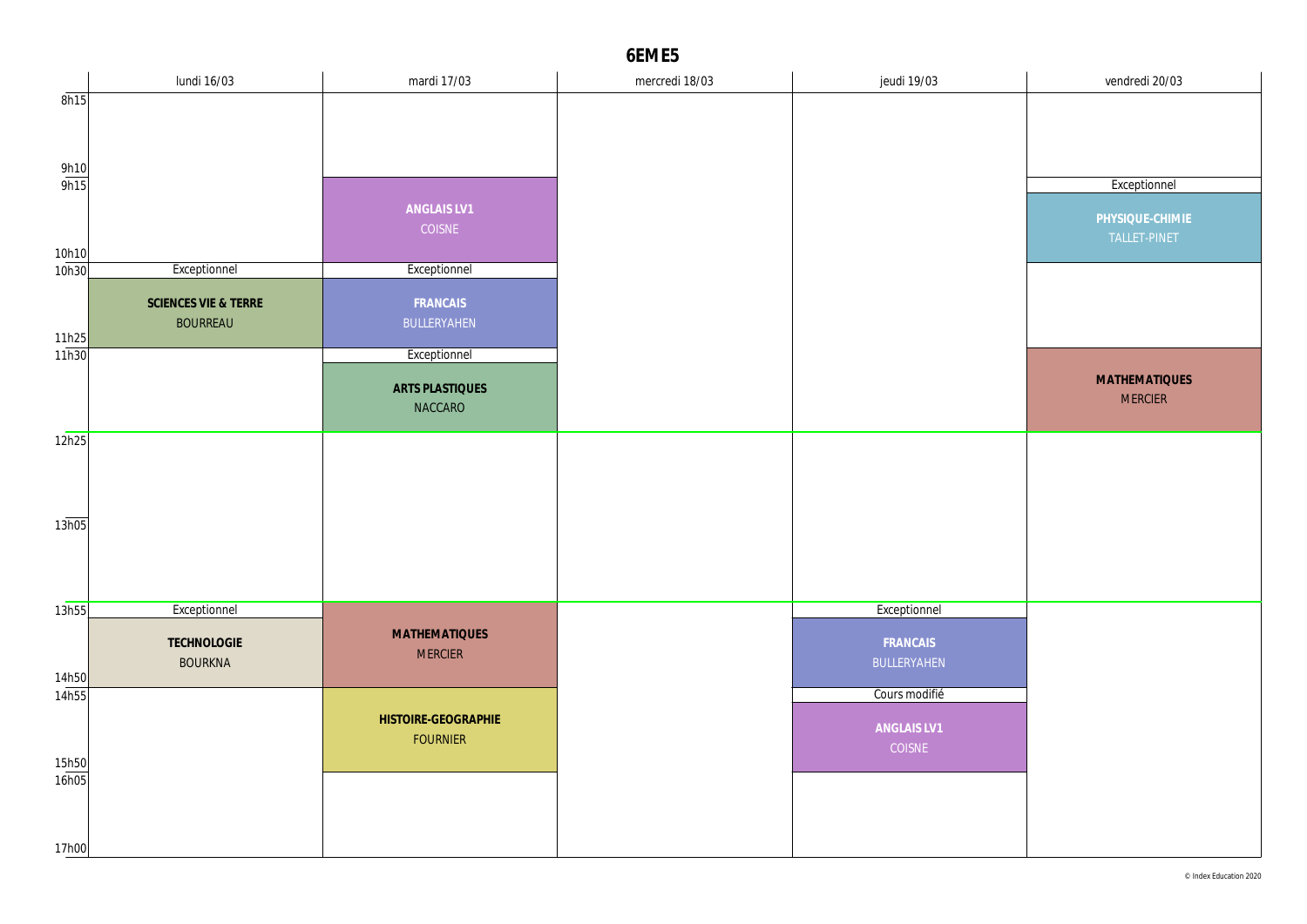|                | lundi 16/03          | mardi 17/03         | mercredi 18/03 | jeudi 19/03 | vendredi 20/03       |
|----------------|----------------------|---------------------|----------------|-------------|----------------------|
| 8h15           |                      |                     |                |             |                      |
|                |                      |                     |                |             |                      |
|                |                      |                     |                |             |                      |
| 9h10           |                      |                     |                |             |                      |
| 9h15           |                      | Exceptionnel        |                |             | Exceptionnel         |
|                | <b>MATHEMATIQUES</b> | ARTS PLASTIQUES     |                |             | PHYSIQUE-CHIMIE      |
|                | <b>BORNET</b>        | NACCARO             |                |             | ROULETTE PONCEAU     |
| 10h10<br>10h30 |                      |                     |                |             |                      |
|                |                      | Exceptionnel        |                |             |                      |
|                | HISTOIRE-GEOGRAPHIE  | HISTOIRE-GEOGRAPHIE |                |             | <b>MATHEMATIQUES</b> |
|                | SALMON               | SALMON              |                |             | <b>BORNET</b>        |
| 11h25<br>11h30 | Exceptionnel         |                     |                |             |                      |
|                |                      |                     |                |             | FRANCAIS             |
|                | SCIENCES VIE & TERRE |                     |                |             | BULLERYAHEN          |
|                | LAPORTE CAPOU        |                     |                |             |                      |
| 12h25          |                      |                     |                |             |                      |
|                |                      |                     |                |             |                      |
|                |                      |                     |                |             |                      |
|                |                      |                     |                |             |                      |
| 13h05          |                      |                     |                |             |                      |
|                |                      |                     |                |             |                      |
|                |                      |                     |                |             |                      |
|                |                      |                     |                |             |                      |
| 13h55          |                      |                     |                |             |                      |
|                |                      | ANGLAIS LV1         |                |             |                      |
|                |                      | <b>GIERSCH</b>      |                |             |                      |
| 14h50          |                      |                     |                |             |                      |
| 14h55          | Exceptionnel         |                     |                |             |                      |
|                | TECHNOLOGIE          | FRANCAIS            |                |             |                      |
|                | <b>BOURKNA</b>       | BULLERYAHEN         |                |             |                      |
| 15h50<br>16h05 |                      |                     |                |             |                      |
|                |                      |                     |                |             |                      |
|                |                      |                     |                |             |                      |
| 17h00          |                      |                     |                |             |                      |
|                |                      |                     |                |             |                      |